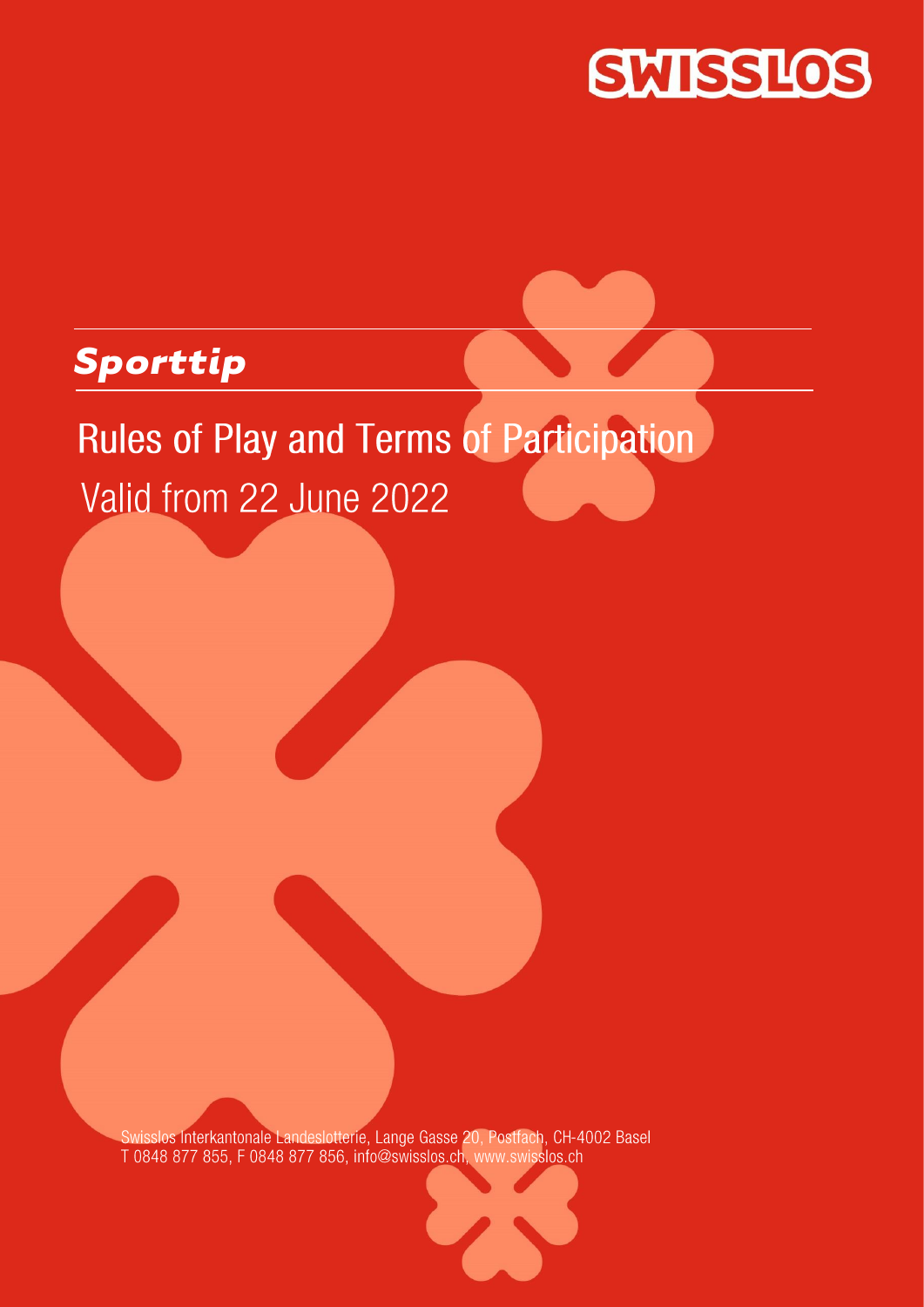# **Contents**

| Α.                |  |
|-------------------|--|
| Art. 1            |  |
| <b>B.</b>         |  |
| Art. 2            |  |
| Art. <sub>3</sub> |  |
| Art. 4            |  |
| C.                |  |
| Art. 5            |  |
| Art. 6            |  |
| Art. 7            |  |
| Art. 8            |  |
| Art. 9            |  |
| Art. 10           |  |
| Art. 11           |  |
| Art. 12           |  |
|                   |  |
| D.                |  |
| Art. 13           |  |
| Art. 14           |  |
| Art. 15           |  |
| Е.                |  |
| Art. 16           |  |
| Art. 17           |  |
| Art. 18           |  |
| F.                |  |
| Art. 19           |  |
| Art. 20           |  |
| Art. 21           |  |
| Art. 22           |  |
| Art. 23           |  |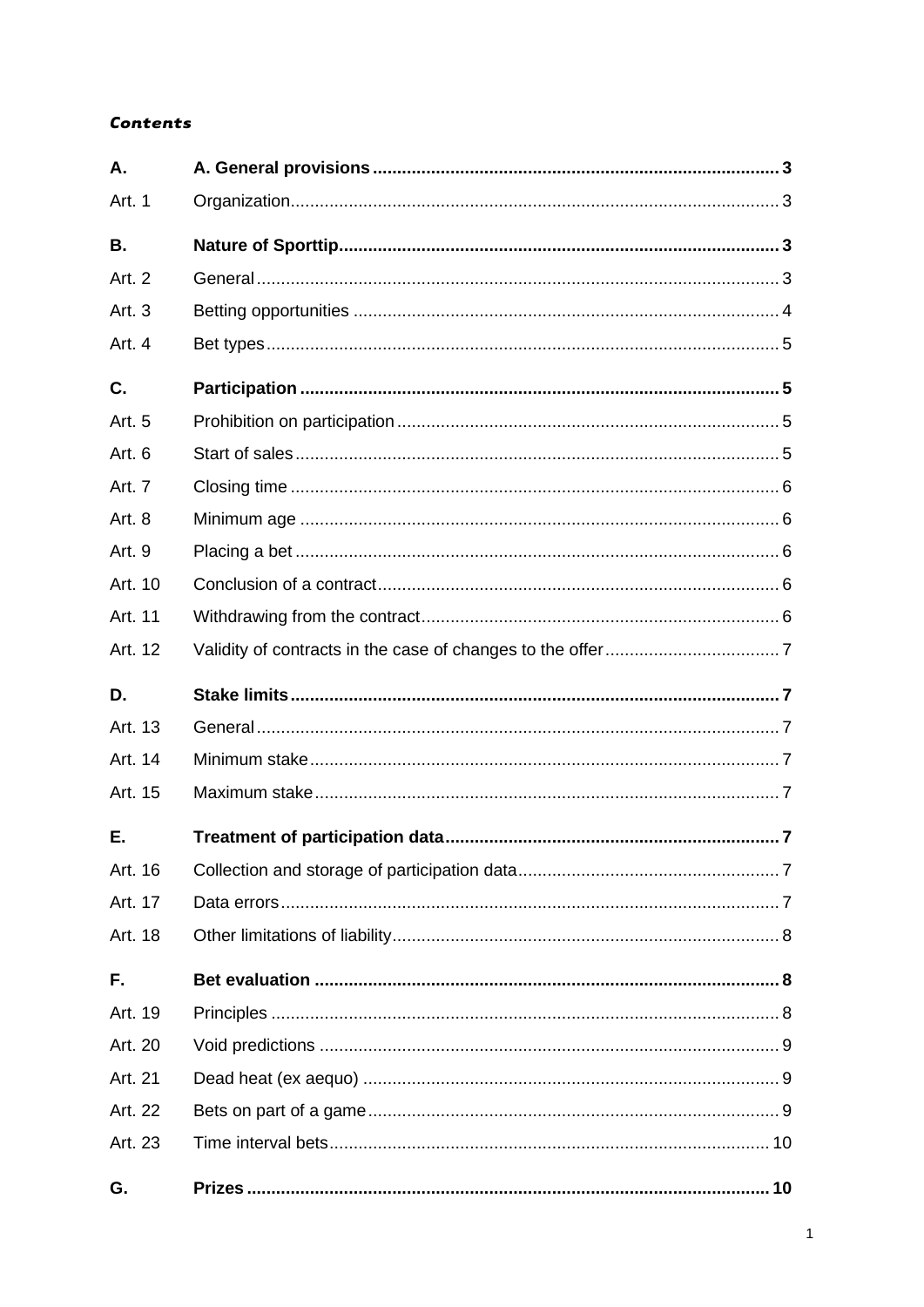| Art. 24 |                                                                                  |  |
|---------|----------------------------------------------------------------------------------|--|
| Art. 25 |                                                                                  |  |
| Art. 26 |                                                                                  |  |
| Art. 27 |                                                                                  |  |
| Η.      |                                                                                  |  |
| Art. 28 |                                                                                  |  |
| Art. 29 |                                                                                  |  |
| Ι.      |                                                                                  |  |
| Art. 30 |                                                                                  |  |
| Art. 31 |                                                                                  |  |
| Art. 32 |                                                                                  |  |
| J.      |                                                                                  |  |
| Art. 33 |                                                                                  |  |
| Κ.      |                                                                                  |  |
| Art. 34 |                                                                                  |  |
| Art. 35 |                                                                                  |  |
|         | Annex I: Additional sport-specific Terms of Participation for pre-match bets  13 |  |
|         | Annex II: Additional sport-specific Terms of Participation for live bets 20      |  |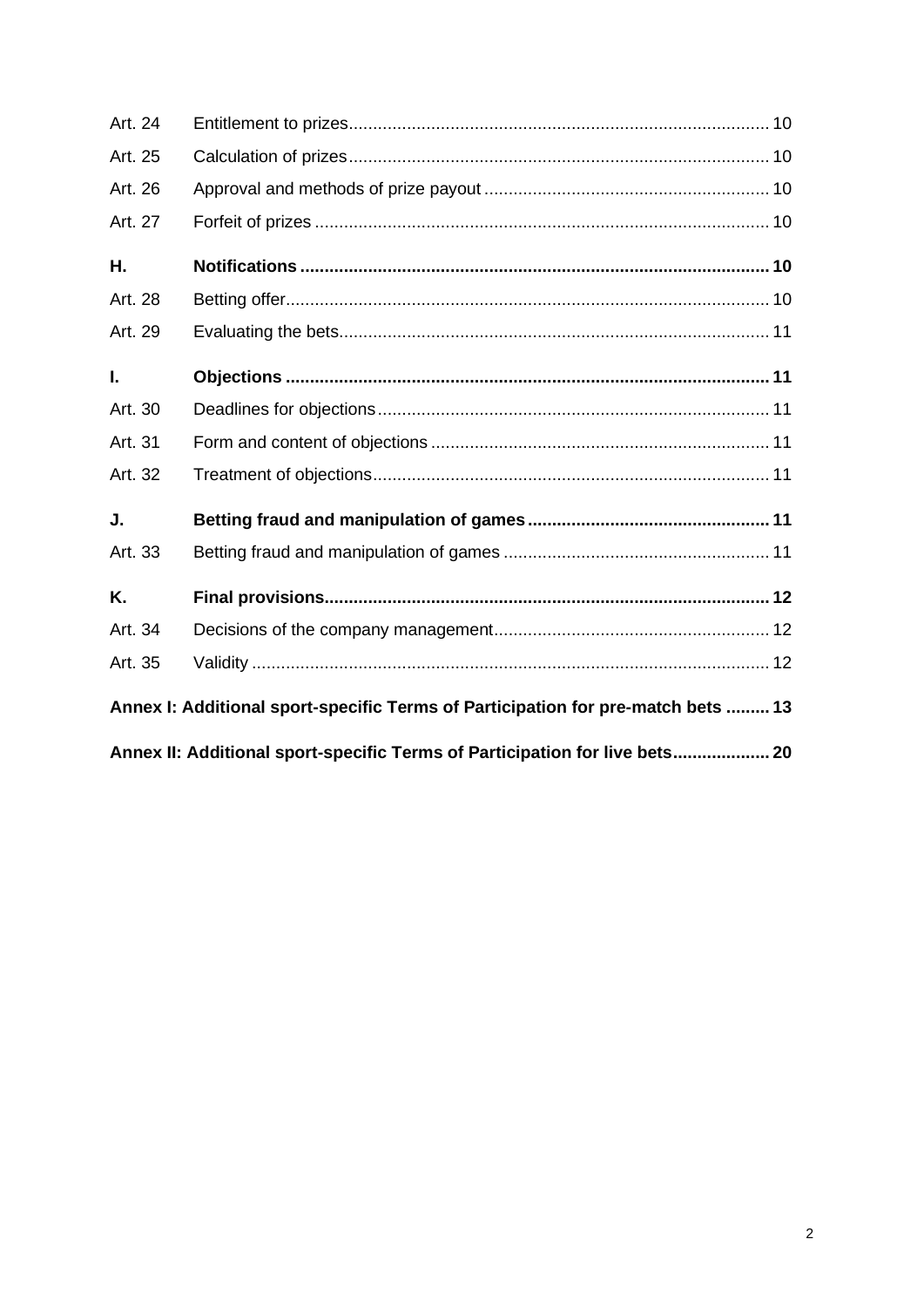# <span id="page-3-0"></span>**A.** *A. General provisions*

# <span id="page-3-1"></span>Art. 1 Organization

# 1.1 Legal foundations

The organization of Sporttip is governed by the Federal Act on Gambling of 29 September 2017, the Implementing Ordinances of 7 November 2018 to this Act, and the corresponding intercantonal and cantonal decrees.

# 1.2 Swisslos

Swisslos, a cooperative domiciled in Basel, organizes Sporttip in the territory of the German-speaking Swiss cantons<sup>1</sup>, the Canton of Ticino and the Principality of Liechtenstein (collectively the "Swisslos Contract Territory") in accordance with these Rules of Play and Terms of Participation.

#### 1.3 Participation

As defined in these Rules of Play and Terms of Participation, Sporttip is played via the online system (including the Internet Gaming Platform) made available by Swisslos. Subject to the necessary licences, Swisslos reserves the right to offer other options for participating in Sporttip.

# 1.4 Rules of Play and Terms of Participation

These Rules of Play and Terms of Participation as well as the additional sport-specific Terms of Participation listed in the two Annexes, which take precedence over the Rules of Play and Terms of Participation, supplement the Terms for Participation via Points of Sale and the Terms for Online Participation.

# <span id="page-3-2"></span>**B.** *Nature of Sporttip*

# <span id="page-3-3"></span>Art. 2 General

#### 2.1 Definitions

Sporttip comprises a continuous offering of opportunities to bet on the occurrence of scenarios defined in a certain way in sporting events. Any win depends on whether the game participant's prediction was correct.

#### 2.1.1 Pre-match bets

In pre-match bets, bets are placed before the start of the sporting event(s) which is being betted on.

#### 2.1.2 Live bets

Live betting involves betting on the course or outcome of sporting events which have already started.

<sup>1</sup> ZH, BE, LU, UR, SZ, OW, NW, GL, ZG, SO, BS, BL, SH, AI, AR, SG, GR, AG, TG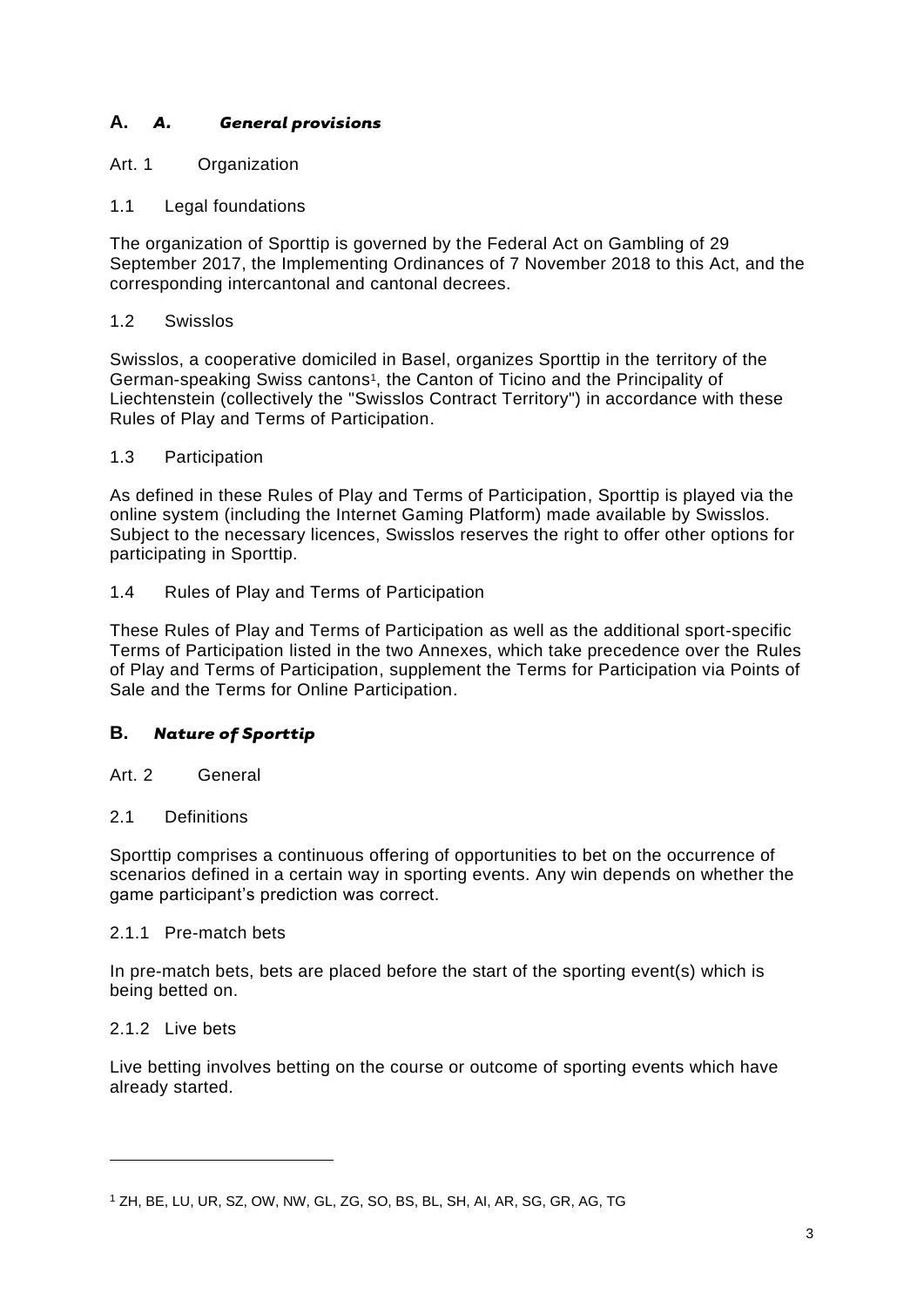# 2.2 Odds

Odds for various possible predictions are communicated when the betting offer is published. In the event that the prediction was correct, the prize amount is determined by multiplying them with the stake wagered.

#### 2.3 Changes to betting offers

At any time and without being obliged to specify its reasons, Swisslos reserves the right to change, correct or update the betting offers and, in particular, the set odds and the respective closing time for accepting bets, as well as to temporarily or permanently exclude predictions or reject the placement of bets for individual sporting events or combinations of sporting events.

#### 2.4 Void bets

If predictions which were accepted as a bet are declared void, these predictions are evaluated as "won" with odds of 1.0, which amounts to a refund of the stake wagered.

<span id="page-4-0"></span>Art. 3 Betting opportunities

#### 3.1 Single bet

If a bet is placed on the occurrence of one single prediction, this is a single bet.

- 3.2 Combination bet
- 3.2.1 Definition

If bets are placed on the occurrence of several predictions within a single bet from the published betting offer, this is a combination bet.

#### 3.2.2 Combinations

As a general rule, all independent betting offers published at a specific point in time can be combined with one another. A maximum of 10 (ten) betting offers can be combined with one another.

#### 3.2.3 Impermissible combinations

Betting offers which are based on the same sporting event several times but in different ways may not be combined with one another. It is also possible that the combination of certain betting offers is restricted or not offered.

Combination bets on related scenarios are also not permitted. Scenarios are deemed to be related if the scenario in one sporting event is directly dependent on the scenario in another sporting event. Swisslos decides which bets can be characterized as comprising related scenarios.

As a general rule, combination bets comprising related scenarios are automatically blocked and are not available. If Swisslos obviously accepts in error a bet comprising related scenarios, Swisslos may declare the entire combination bet void and refund the stake wagered.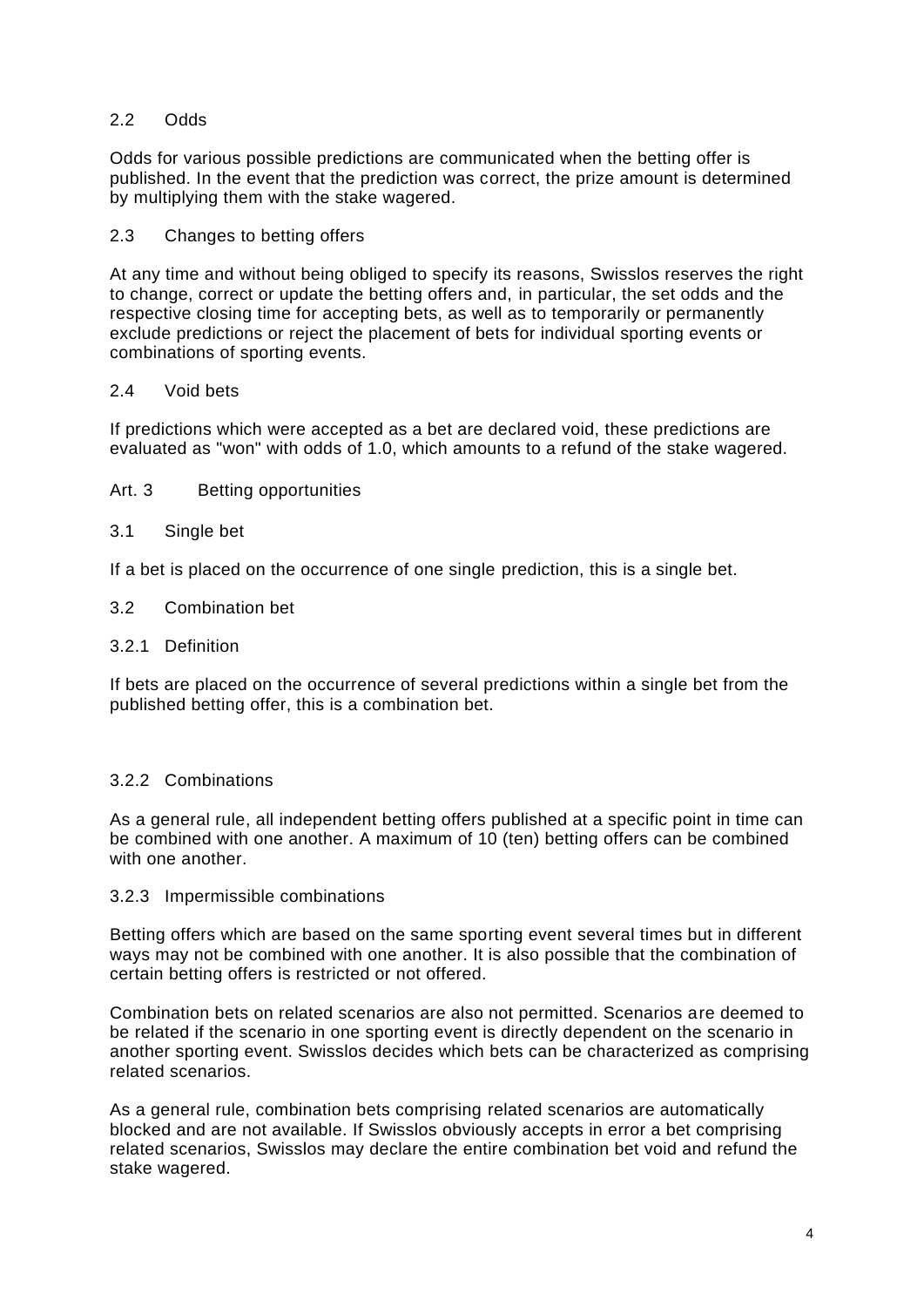# 3.2.4 System bets

Combination bets are also offered in the form of system bets, in which several combination bets can be placed at the same time in one step in one single bet.

#### <span id="page-5-0"></span>Art. 4 Bet types

#### 4.1 General

4.1.1 Framework

The bet types listed here can be offered for different end times and different combination types. For example, a "Win bet" (a bet on the winner of a specific sporting event) can be placed on one individual race, part of a race or even on an entire racing season as an individual bet or as part of a combination bet.

#### 4.1.2 Competitor

The term "competitor" is used below for both individual competitors and teams.

#### 4.1.3 Points crediting

Unless otherwise indicated, only the points, goals, etc. awarded to the relevant competitor apply when evaluating a bet.

#### 4.1.4 Home and away teams

Unless otherwise indicated, the designated home team is listed on the left and the designated away team on the right in the betting offer.

If a sporting event takes place at a neutral venue, or if a home team is not defined, the team listed first (on the left) is designated the home team and the team listed second (on the right) is designated the away team for betting purposes.

#### 4.2 Mechanics of the various bet types

The mechanics of the bet types offered can be found online right next to the various bets. The corresponding declarations can also be found in the document "Bet types" which is published at www.swisslos.ch and which can be obtained from Swisslos, P.O. Box, 4002 Basel.

### <span id="page-5-1"></span>**C.** *Participation*

#### <span id="page-5-2"></span>Art. 5 Prohibition on participation

Anyone competing in a sporting event may not submit bets on this event. If Swisslos ascertains any breach of this prohibition on participation, it is entitled to pass on the relevant personal details to the sporting association concerned. This likewise applies to persons who may not bet on particular events due to their function in a sporting organization.

#### <span id="page-5-3"></span>Art. 6 Start of sales

Sale of the listed bets starts when the betting offer, including the associated odds, is published.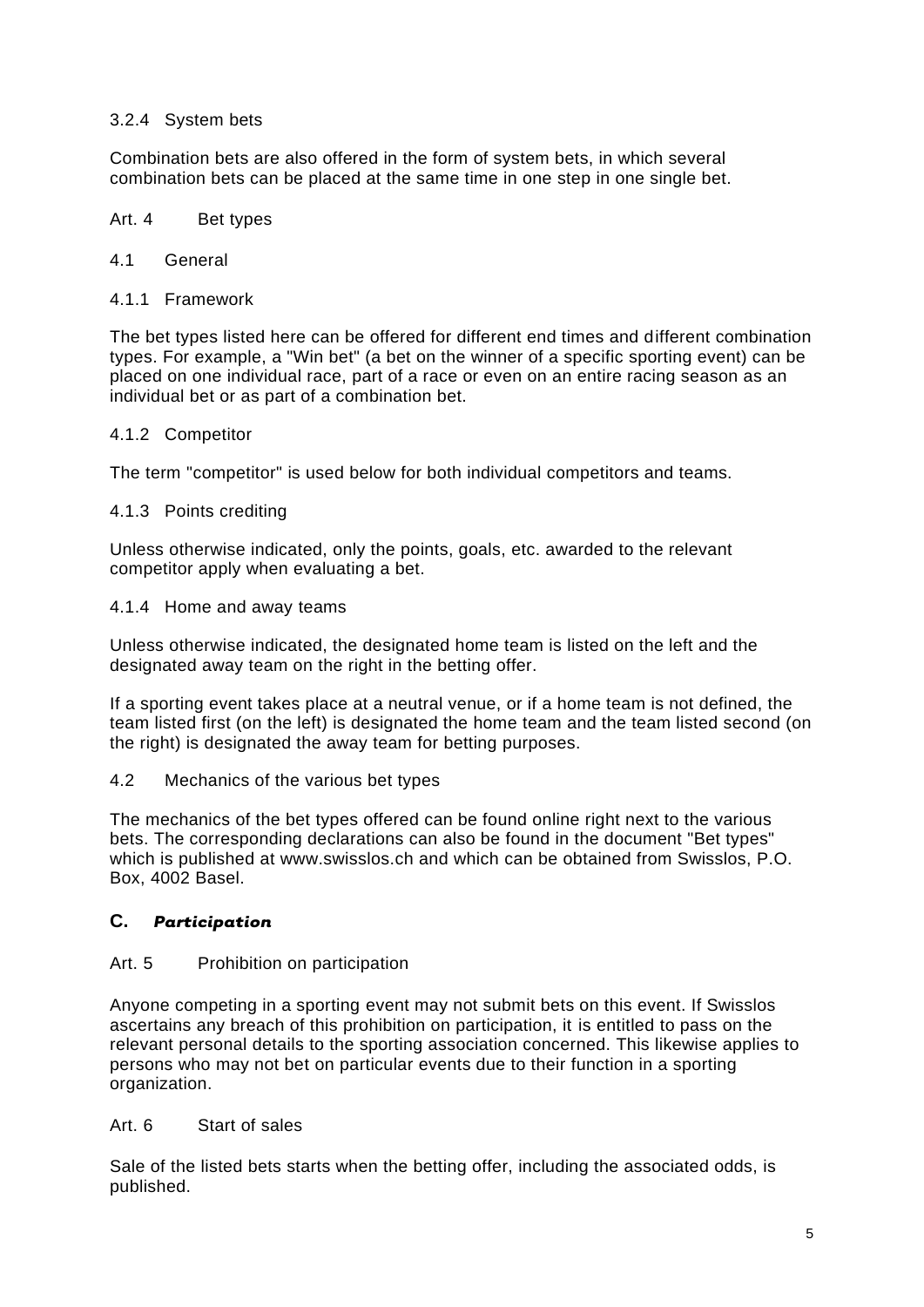# <span id="page-6-0"></span>Art. 7 Closing time

# 7.1 General rules

The closing time for accepting bets is set by Swisslos for each pre-match betting offer. The closing time cannot be set after the start of the sporting event in question. No further stakes for the associated betting offer will be accepted after closing time. In the case of bets on the result of a tournament, league, etc., the starting time of the last sporting event within the tournament, league, etc. is counted as the last possible starting time relevant for determining the closing time for accepting bets.

Swisslos reserves the right to postpone the closing time for individual events.

Any pre-match bet which, for whatever reason, was accepted after the start of the sporting event is no longer valid.

In the event of live bets, bets are accepted as long as the betting offer is available at www.swisslos.ch and at the online terminals in sales outlets.

#### 7.2 Combination bets

The closing time for a combination bet is based on the betting offer integrated in the bet, with the start time of the sporting event that begins first representing the definitive start time.

#### <span id="page-6-1"></span>Art. 8 Minimum age

Persons under the age of 18 are not eligible to participate.

#### <span id="page-6-2"></span>Art. 9 Placing a bet

The player provides their participation data within the set deadlines by using physical or electronic data carriers or by providing this verbally.

#### <span id="page-6-3"></span>Art. 10 Conclusion of a contract

Participation in Sporttip in accordance with these Rules of Play and Terms of Participation is open only to persons who have concluded a corresponding Gaming Contract with Swisslos.

Subject to Art. 15, a contract is deemed to have been concluded when the player has paid their stake and received their entry confirmation ticket which lists their predictions, the associated odds and their stake.

In concluding a Gaming Contract with Swisslos, the player recognizes unreservedly these Rules of Play and Terms of Participation, including the two annexes and any addendums, as well as the Terms of the sales channel chosen (points of sale or Internet).

#### <span id="page-6-4"></span>Art. 11 Withdrawing from the contract

If there is any suspicion of criminal conduct by the player in connection with their participation in Sporttip, Swisslos reserves the right to withdraw from the Gaming Contract.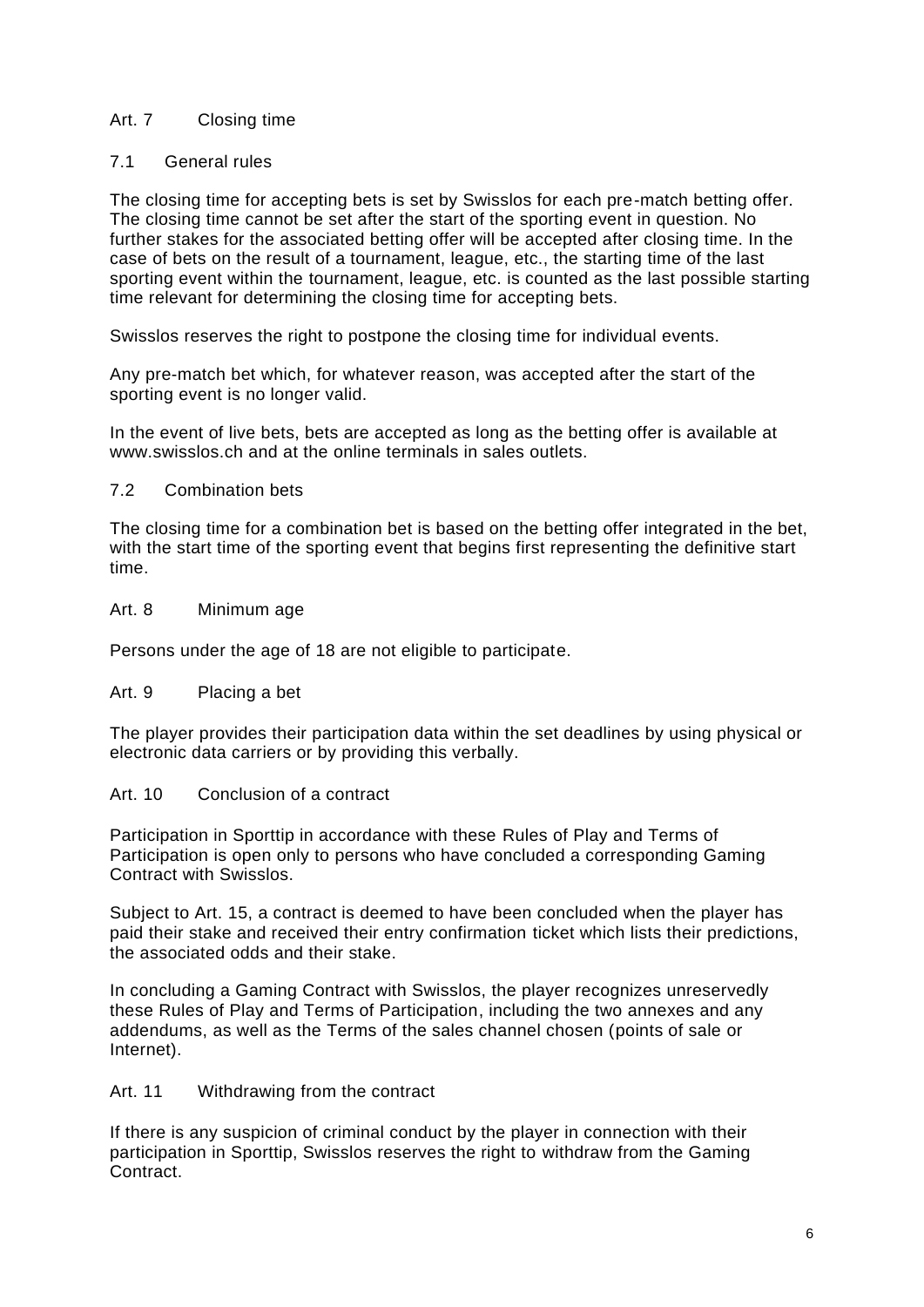# <span id="page-7-0"></span>Art. 12 Validity of contracts in the case of changes to the offer

In the case of changes to the offer, any Gaming Contracts already concluded remain subject to the rules valid at the time of conclusion of the Gaming Contract and as printed on the entry confirmation ticket, with the exception of cases in which the prediction given is declared void after the Gaming Contract has been concluded.

# <span id="page-7-1"></span>**D.** *Stake limits*

#### <span id="page-7-2"></span>Art. 13 General

Minimum and maximum stakes are defined for Sporttip; Swisslos may change these at any time and without being obliged to specify its reasons for doing so. If a set limit is exceeded, the bet will not be accepted and a Gaming Contract is not concluded.

#### <span id="page-7-3"></span>Art. 14 Minimum stake

The minimum stake for individual and combination bets is CHF 1.00.

#### <span id="page-7-4"></span>Art. 15 Maximum stake

The maximum stake for individual and combination bets is CHF 1,000.00. The maximum stake for a system bet is CHF 10,000.00.

Swisslos may define additional maximum stakes specific to sales channels, and maximum stakes specific to individual bets or predictions.

# <span id="page-7-5"></span>**E.** *Treatment of participation data*

#### <span id="page-7-6"></span>Art. 16 Collection and storage of participation data

Desired participation data on physical or virtual data carriers or verbally communicated bet requests are transmitted to Swisslos once they have been entered into the online terminal at land-based sales outlets or when the bet requests have been entered into a device connected to the Internet; they are then recorded there for evaluation purposes, checked, and saved and stored on a physically or digitally secured medium.

If the bet request can be accepted, the player is then issued with an entry confirmation ticket.

# <span id="page-7-7"></span>Art. 17 Data errors

If for any reason the data cannot be correctly forwarded to or stored at Swisslos such as to allow holders of a prizewinning ticket or replacement ticket to claim their prize, or if for any reason a fundamentally valid winning ticket or replacement ticket or confirmation of a valid prize claim cannot be honoured on presentation, the liability borne by Swisslos shall be limited to reimbursement of the player's stake, excluding all other compensation to be provided by Swisslos, its representatives or agents, or the manager of a sales outlet.

The stake is reimbursed on condition that the player furnishes proof that the bet was duly placed and the stake paid. No reimbursement will be provided if a ticket has been tampered with in any way.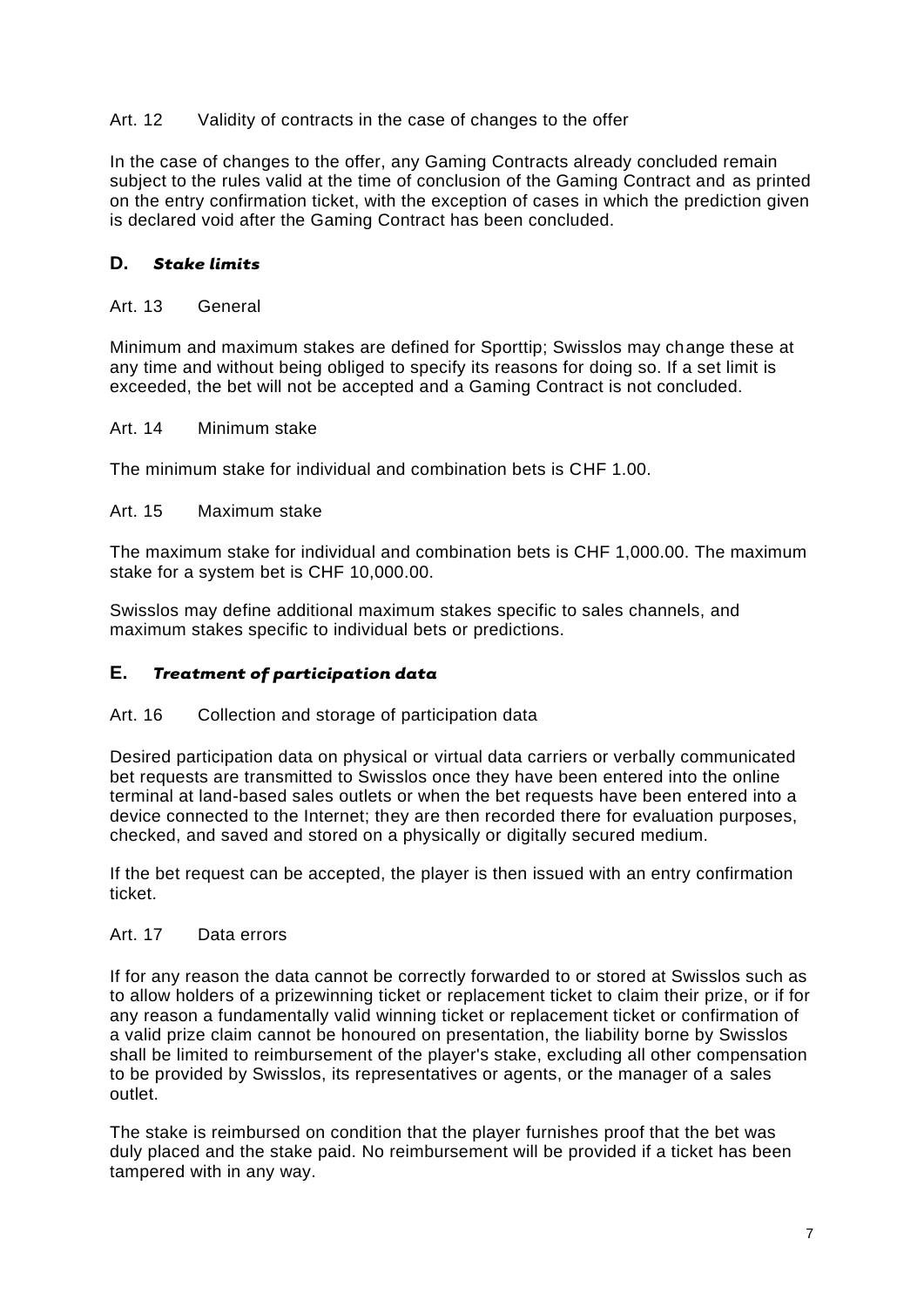Bets can also be subsequently declared void by Swisslos if the win is deemed to have come about owing to technical problems, for example, but not exclusively, because of a transmission error or problem. In this case, stakes will be refunded.

Moreover, Swisslos reserves the right to correct errors in the betting offer, the submission of odds and/or the evaluation of betting results (e.g. mixing up odds, teams, events) – even after the event concerned – or declare the affected predictions already given as void. If a correction is made, this is binding for evaluating the bet.

# <span id="page-8-0"></span>Art. 18 Other limitations of liability

Swisslos shall not be liable for any written, transmission, win display or publication errors, or for incorrect betting information or odds.

# <span id="page-8-1"></span>**F.** *Bet evaluation*

#### <span id="page-8-2"></span>Art. 19 Principles

The results provided by the result data provider after a sporting event has finished or conditions are met are binding for evaluating the bets.

Subject to the following regulations with regard both to the evaluation of outcomes as well as to the postponement of sporting events in these Rules of Play and Terms of Participation, in terms of assessing which is the correct prediction, the outcome of a sporting event at the end of regular playing time as defined by the responsible sports association, or after such event has been carried out/admitted according to the rules established by the responsible sports association, is deemed to be definitive.

Any subsequent changes to the result or annulments decided on the basis of protests or forfeits or for other reasons, such as disqualification, an infringement of the rules or a similar circumstance, after the end of regular playing time will not be factored into the evaluation, unless reference was made in the betting programme to this manner of determining a result or this manner of determining a result constitutes an element of the bet, or no official evaluation or result announcement takes place after the sporting event. In the event of referee decisions based on VAR interventions we reserve the right to declare bets invalid.

#### 19.1 Regular playing time

Unless otherwise indicated in the additional sport-specific Terms of Participation, regular playing time also includes any stoppage time. Any extra time, penalty shoot-outs or other methods of determining a result will not be factored into the evaluation, unless reference was made in the betting programme to this manner of determining a result or this manner of determining a result constitutes an element of the bet.

#### 19.2 No regular playing time

Unless otherwise indicated in the additional sport-specific Terms of Participation, results are evaluated after the regular end of the sporting event.

#### 19.3 Win or place bets

Bets on competitors who did not take part in the sporting event are deemed forfeited. In addition, the provisions regarding a "dead heat" shall apply.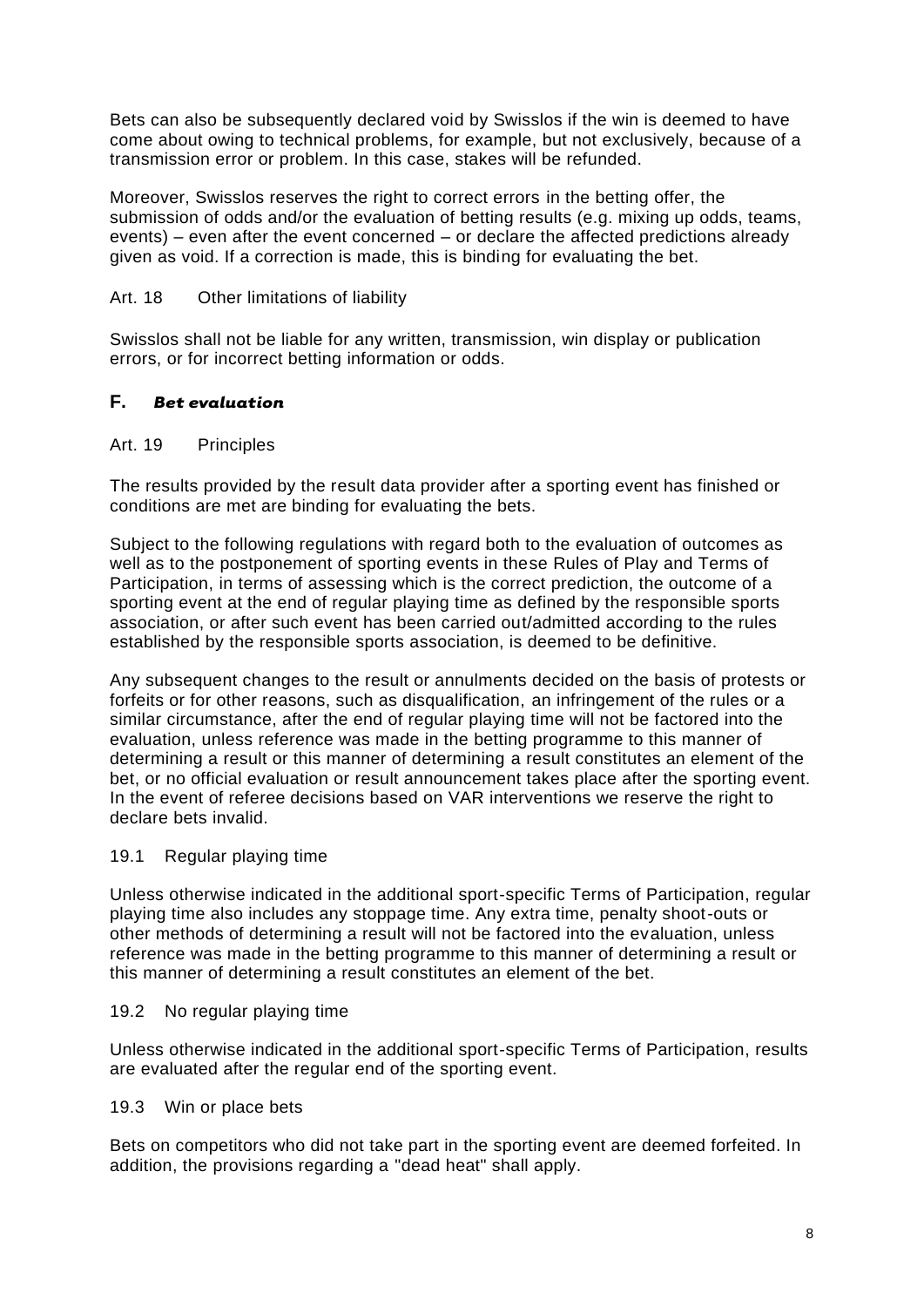If, as part of a sporting event, additional rounds, games or series (e.g. play-offs, postseason) are required after the "regular season" to determine the ranking list, the winner of a league, the promoted/relegated teams, etc., the results and consequences (definitive league classification, promotion, relegation, etc.) of these games will be taken into consideration when evaluating the bets, unless otherwise indicated.

# <span id="page-9-0"></span>Art. 20 Void predictions

# 20.1 Abandonment, cancellation and postponement of a sporting event

Unless otherwise indicated in the "Additional sport-specific Terms of Participation for pre-match bets" and the "Additional sport-specific Terms of Participation for live bets", the following shall apply:

- All bets on sporting events which, for whatever reason, are abandoned are no longer valid.
- All bets on sporting events which are cancelled are no longer valid.
- All bets on sporting events which are postponed are no longer valid, provided that the sporting event does not start within 48 hours of the planned start time.
- If a sporting event takes place at a venue different to the one published, all corresponding bets may no longer be valid.

#### 20.2 Unforeseen result

If, as part of a bet, a result is achieved which could not have been predicted, the bet is no longer valid.

#### 20.3 Three-way and two-way bets

Unless otherwise indicated in the special rules for each type of sport, the following shall apply in the case of three-way and two-way bets:

- At least one of the two competitors must finish the sporting event, otherwise the bet is no longer valid.
- If at least one of the two competitors does not take part in the sporting event, the bet is no longer valid.
- If all competitors are disqualified or excluded for any other reason, the bet is no longer valid.

#### <span id="page-9-1"></span>Art. 21 Dead heat (ex aequo)

Unless otherwise indicated, a bet on one competitor is also deemed to be correct and won if this and one or several other competitors achieve the same result in the sporting event (dead heat). The betting odds remain valid.

#### <span id="page-9-2"></span>Art. 22 Bets on part of a game

Unless otherwise indicated, only the scenarios which occurred in the relevant regular part of a game (half, period) are taken into account for evaluation.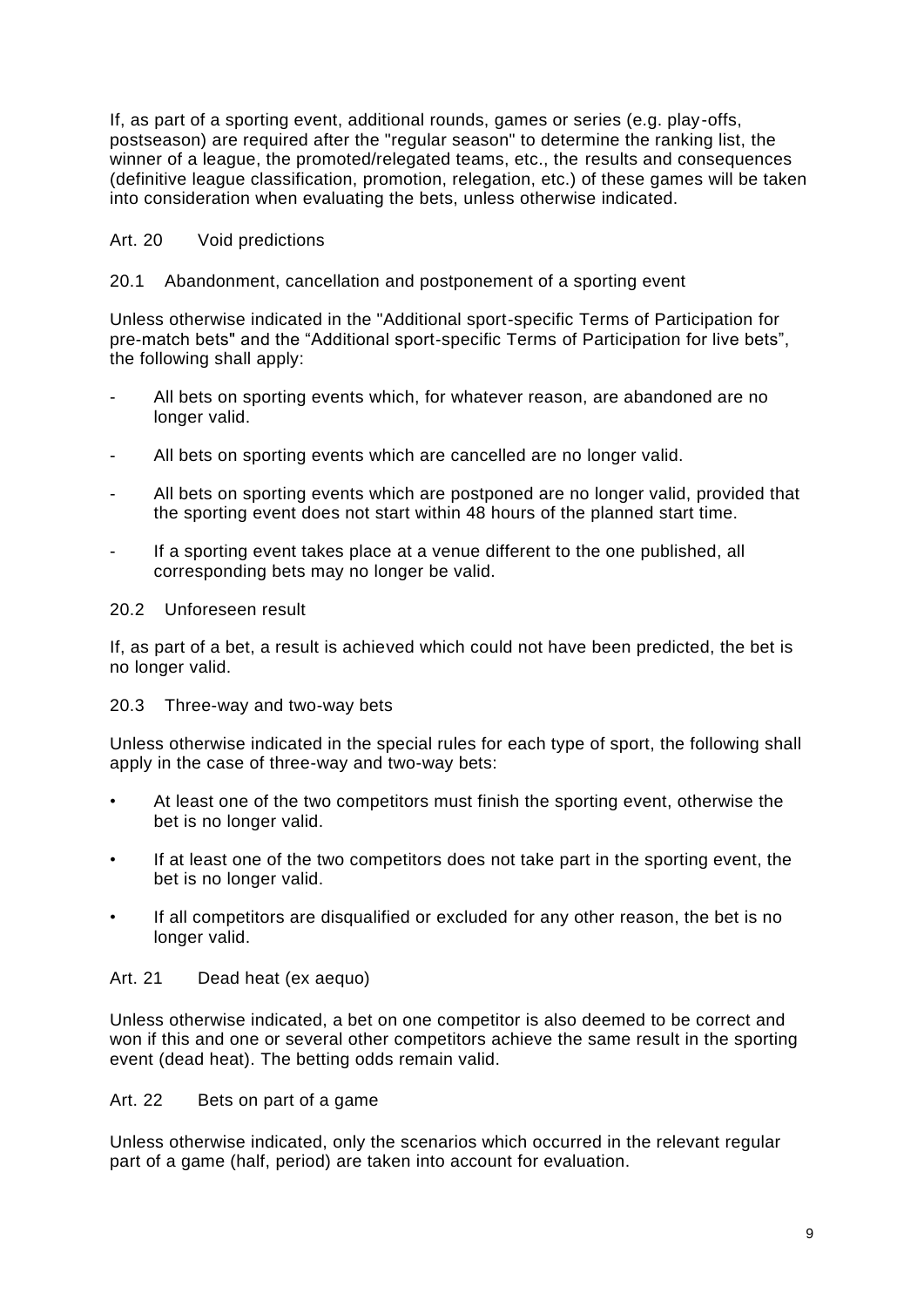# <span id="page-10-0"></span>Art. 23 Time interval bets

Unless otherwise indicated, only the scenarios which occurred in the relevant time interval (e.g. first ten minutes) are taken into account for evaluation.

# <span id="page-10-1"></span>**G.** *Prizes*

#### <span id="page-10-2"></span>Art. 24 Entitlement to prizes

An individual bet is entitled to a prize if the scenario in the sporting event in question was predicted correctly and/or the prediction was evaluated as "won".

A combination bet is only entitled to a prize if all of the scenarios were predicted correctly and/or all of the predictions were evaluated as "won".

#### <span id="page-10-3"></span>Art. 25 Calculation of prizes

The prize amount for an individual bet is calculated by multiplying the stake on the corresponding bet with the definitive odds in each case.

The prize amount for a combination bet is calculated by multiplying the stake with the total odds. The total odds are calculated by multiplying all of the individual definitive odds of the individual bets combined into a combination bet. In accordance with common commercial practice, the total odds are rounded to 2 (two) decimal places.

The prize amount calculated for each bet entitled to a prize (stake x odds or stake x total odds) is rounded down to the nearest CHF 0.05.

The prize amount for a system play is calculated by adding up the rounded prize amounts from the bets entitling the player to a prize under said system play.

#### <span id="page-10-4"></span>Art. 26 Approval and methods of prize payout

Prizes and refunds can only be claimed when the sporting events listed on the entry confirmation ticket have finished and have been approved for payment.

Payment approval is generally granted shortly after all of the sporting events listed on the entry confirmation ticket have taken place and/or it has been established that at least one of the sporting events listed will no longer take place within the deadline defined by Swisslos.

# <span id="page-10-5"></span>Art. 27 Forfeit of prizes

Prizes won in accordance with these Rules of Play and Terms of Participation and which are not claimed within 26 weeks of the date of public notification of the bet evaluations (Art. 28) are forfeited and used for the charitable purpose to which Swisslos contributes.

#### <span id="page-10-6"></span>**H.** *Notifications*

#### <span id="page-10-7"></span>Art. 28 Betting offer

Information which affects the organization of bets, in particular the sporting events which can be selected, the dates on which they will take place and the bet types and odds offered, are published as a betting offer. All times are in Central European Time (CET/CEST).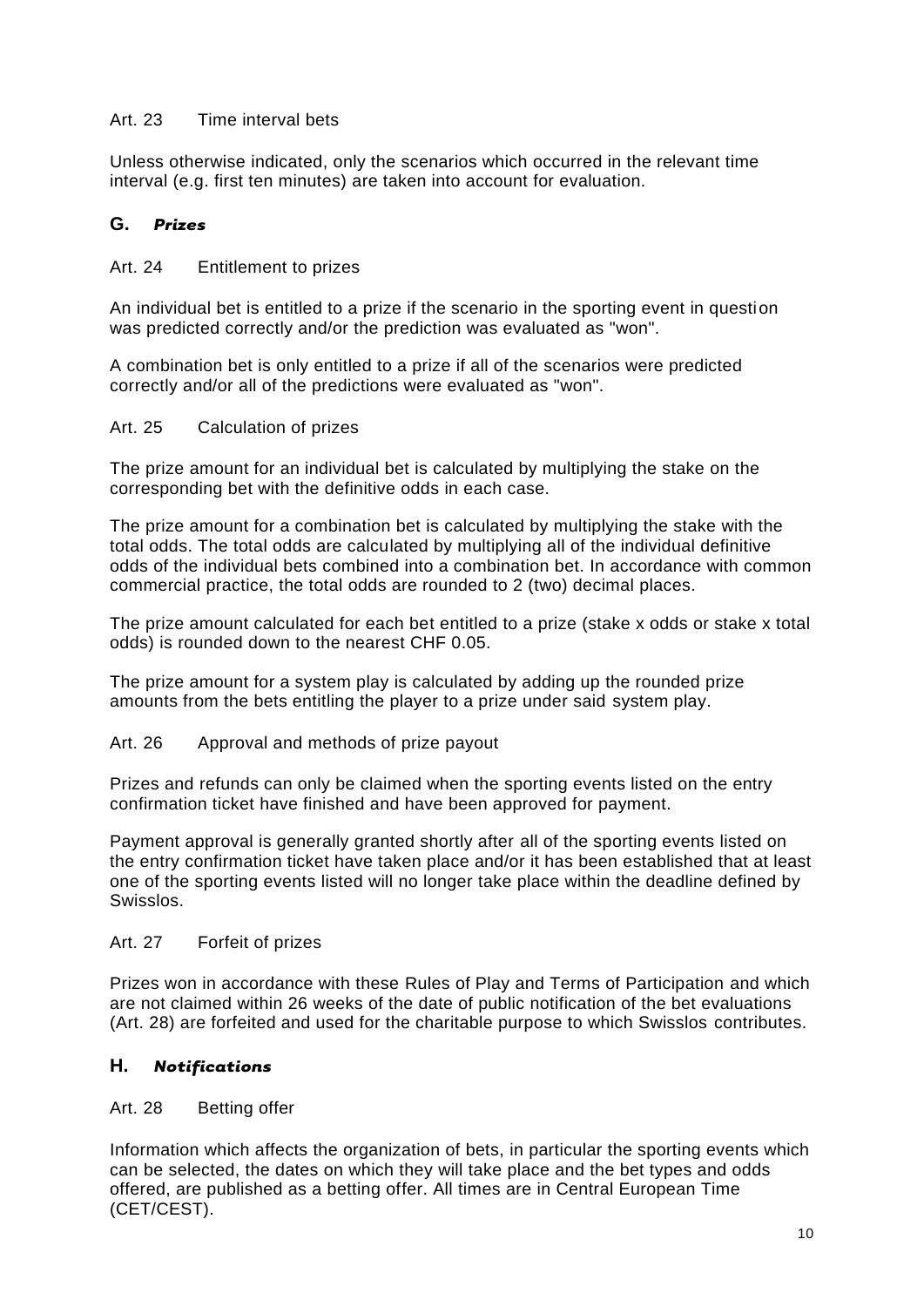The betting offer is published in electronic format. Certain parts of it are displayed in print in Sporttip sales outlets. Current changes to the betting offer are published via updates to the betting offer via the electronic channels.

# <span id="page-11-0"></span>Art. 29 Evaluating the bets

Notification of the results of the evaluation of the bets as well as the payment approval is given electronically via the Sporttip sales outlets (via the online terminal) and the Internet.

This information is available for a period of 26 weeks following initial publication at sales outlets in the Swisslos Contract Territory or can be obtained from Swisslos or via the Internet.

Prizes can be claimed within a period of 26 weeks after the bets have been evaluated (payment approval date).

# <span id="page-11-1"></span>**I.** *Objections*

# <span id="page-11-2"></span>Art. 30 Deadlines for objections

Players whose alleged prizes or refunds were not paid out on their assertion of a claim in accordance with these Rules of Play and Terms of Participation may lodge an objection within 10 days of the date of refusal of payment, but by no later than within 26 weeks of the date of public notification of the evaluation of the bet (Art. 28).

# <span id="page-11-3"></span>Art. 31 Form and content of objections

The objection must be submitted by registered letter addressed to Swisslos and handed in at an office of Swiss Post by no later than the final day of the period for objection. The objection must include the player's name and address, the designation of the sales outlet or any sales channels used to transfer the participation data, and the date of the bet in question and of the entry confirmation ticket. Moreover, the ticket supporting the claim, or any other documents supporting the claim, must be enclosed. Objections received late or which do not include all the necessary information cannot be considered.

#### <span id="page-11-4"></span>Art. 32 Treatment of objections

Solely those predictions which are stored with Swisslos in compliance with the regulatory provisions are of relevance in the processing of an entitlement to a prize and/or any claim to a refund in accordance with these Rules of Play and Terms of Participation.

# <span id="page-11-5"></span>**J.** *Betting fraud and manipulation of games*

# <span id="page-11-6"></span>Art. 33 Betting fraud and manipulation of games

Should Swisslos become or be made aware of any kind of manipulation of a sporting event on which it offers bets, it reserves the right to delay and/or withhold any prize payout or stake refund related to the corresponding betting offer until the integrity of the sporting event has been verified by the relevant sports association and/or the relevant organizer.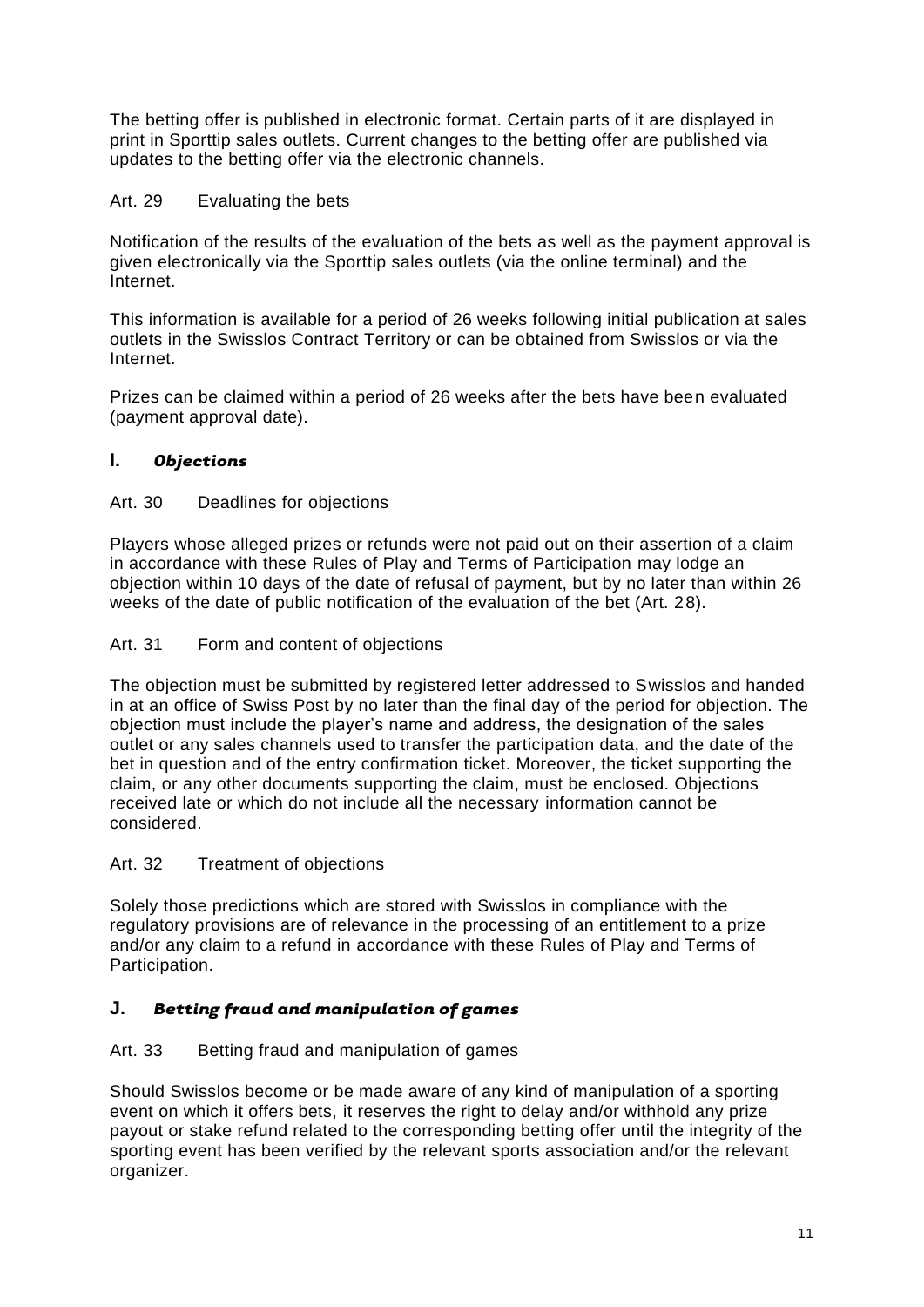If the relevant sports association and/or the relevant organizer confirms that manipulation has occurred, Swisslos reserves the right

- to declare the bets placed as void and to refund the stakes paid,
- to refuse the payment of any prizes won through such bets and/or the stakes placed, provided that the bets were placed either by a person identified by the sports association in question and/or the relevant organizer or by a court of law as having insider knowledge or other relevant information, or by another person who Swisslos has justified reason to believe is in contact with this person, works together with them, or is connected in some other way to this person.

If betting fraud or manipulation of sporting events is suspected, Swisslos is entitled to forward the data saved (including information about the bets, points of sale and bettors associated with this) to sports associations, authorities or other third parties tasked with clarifying such cases.

# <span id="page-12-0"></span>**K.** *Final provisions*

#### <span id="page-12-1"></span>Art. 34 Decisions of the company management

If a matter is not addressed in the Rules of Play and Terms of Participation, Swisslos reserves the right to make a final decision on a case-by-case basis.

All decisions in respect of Sporttip are taken by the Swisslos company management. Decisions are final and no correspondence will be entered into.

#### <span id="page-12-2"></span>Art. 35 Validity

#### 35.1 Scope of validity

These Rules of Play and Terms of Participation govern participation in Sporttip in the Swisslos Contract Territory. They enter into force on 22 June 2022. Thereafter, all previous provisions issued governing participation in Sporttip are no longer valid. Swisslos reserves the right to amend these Rules of Play and Terms of Participation.

#### 35.2 Languages

Where the English, French or Italian version of these Rules of Play and Terms of Participation deviates from the German version, the German version alone is binding.

#### 35.3 Publication

These Rules of Play and Terms of Participation can be obtained from Swisslos, P.O. Box, 4002 Basel, or via the official website [www.swisslos.ch.](http://www.swisslos.ch/)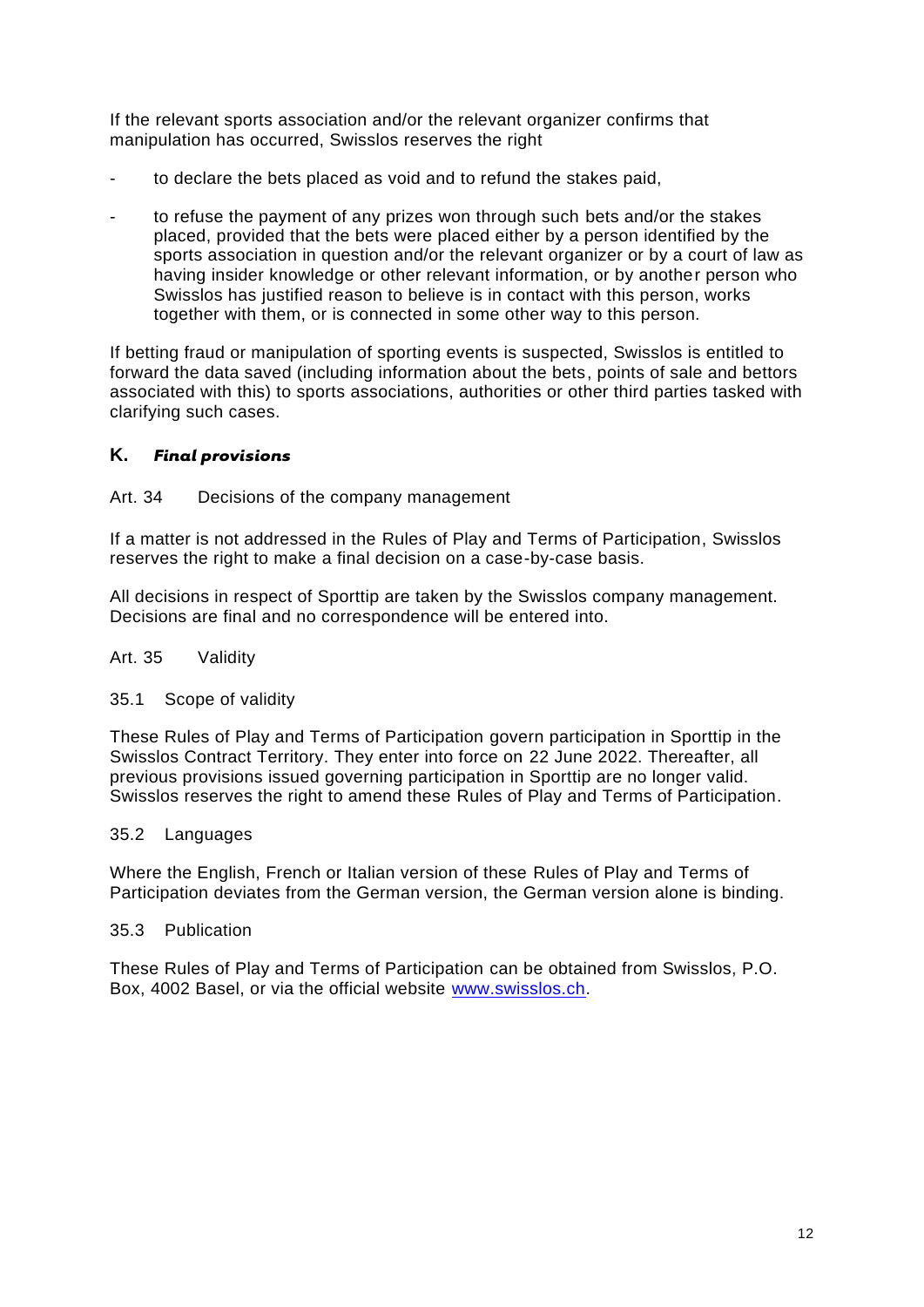# <span id="page-13-0"></span>*Annex I: Additional sport-specific Terms of Participation for pre-match bets*

Art. 1 General provisions

1.1 Validity

These "Additional sport-specific Terms of Participation for pre-match bets" supplement the "Sporttip Rules of Play and Terms of Participation" and take precedence over them.

#### Art. 2 Football

#### 2.1 Playing time

Regular playing time must comprise at least 45 minutes and may amount to a maximum of 120 minutes.

For parts of a game with an unusual duration (e.g. three 30-minute parts), bets remain valid provided that the regular playing time stipulated amounts to a minimum of 45 minutes and a maximum of 120 minutes.

#### 2.2 Games not played according to plan

In the event of games not played according to plan, the following rules apply:

- If the venue of a game changes, bets already placed remain valid provided that the home team is still designated as such.
- If the home team of a planned game becomes the away team and vice versa, any bets placed on the game are no longer valid.
- For games that take place at a neutral venue (whether this is listed or not), all bets remain valid irrespective of which team is designated the home team.
- Games which start before the given start time can be included in a bet provided that the bet was placed before the new start time.
- Where the team details listed in an official game plan deviate from those published by Swisslos, the related bets are no longer valid (e.g. team designations such as "substitute team", "amateurs" or "women" etc.).
- In all other cases bets remain valid, even if Swisslos lists a team name without an additional designation relevant to the bet.
- 2.3 Bets on part of a game

The regular 45 minutes, including stoppage time, are decisive for half-time bets.

For parts of a game with an unusual duration (e.g. three 30-minute parts), the goals scored between the start of the game and 44:59 minutes are decisive for the first half, and the goals scored between 45:00 minutes and the end of the game are decisive for the second half (including stoppage time, not including extra time and/or penalty shootouts).

# Art. 2.4 Time interval bets

The time intervals offered are defined as follows: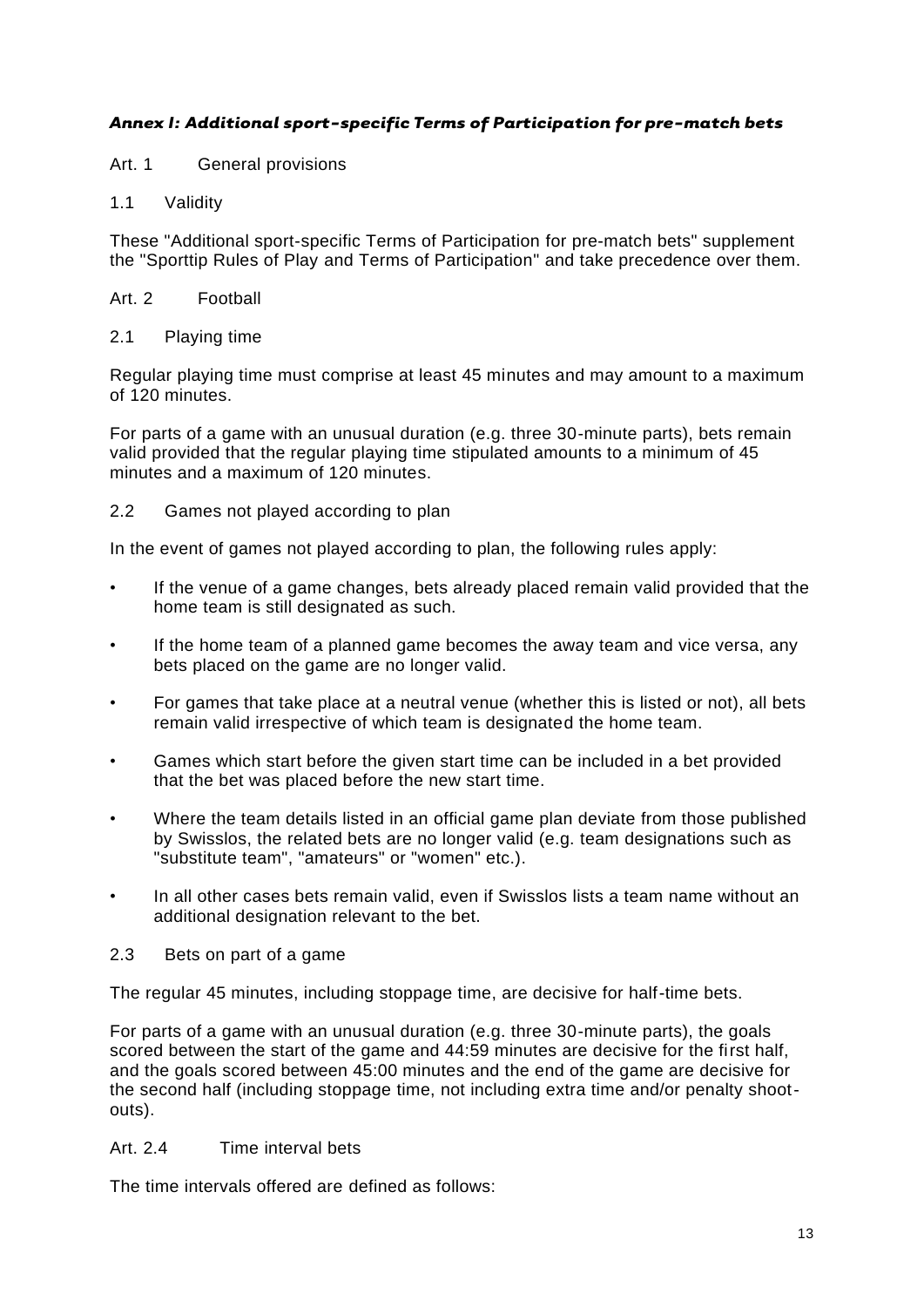- The 1st-10th minute runs from 0:00-9:59, the 11th-20th minute runs from 10:00- 19:59, etc.
- The 1st-15th minute runs from 0:00-14:59, the 16th-30th minute runs from 15:00- 29:59, etc.
- For the time intervals 31-45 minutes and 76-90 minutes, stoppage time is also decisive.
- 2.5 Win and place bets

Win and place bets on leagues, tournaments, groups and players, as well as bets on the point in time in which they are eliminated, are evaluated at the end of the planned programme of the sporting event in question. In the event that two or more competitors finish in the same (table) rank, the provisions regarding a "dead heat" will apply.

Unless otherwise indicated, play-offs or later procedures are not decisive. A bet on a team which does not take part in all of the competitions remains valid.

2.6 Goal scoring bets

#### 2.6.1 Principle

Own goals are not taken into consideration for these bets.

#### 2.6.2 First goal scorer

Placing a first goal scorer bet means predicting the competitor who scores the first valid goal. Bets on competitors who had not been in play up to the time the first goal was scored are no longer valid.

#### 2.6.3 Goal scorers bet

Placing a goal scorers bet means predicting whether a certain competitor scores at least one valid goal. Bets on competitors who do not come into play are no longer valid.

#### 2.6.4 Last goal scorer

Placing a last goal scorer bet means predicting the competitor who scores the last valid goal. Bets on competitors who had not been in play up to or who were no longer in play at the time the last goal was scored are no longer valid.

#### Art. 3 Basketball

3.1 Playing time

Unless otherwise indicated, the result after regular game time including overtime is decisive for evaluation.

#### 3.2 Games not played according to plan

If the venue of a game changes, bets already placed remain valid provided that the home team is still designated as such.

If the home and away teams play a certain game at the away team's venue, bets remain valid provided that the home team is still designated as such.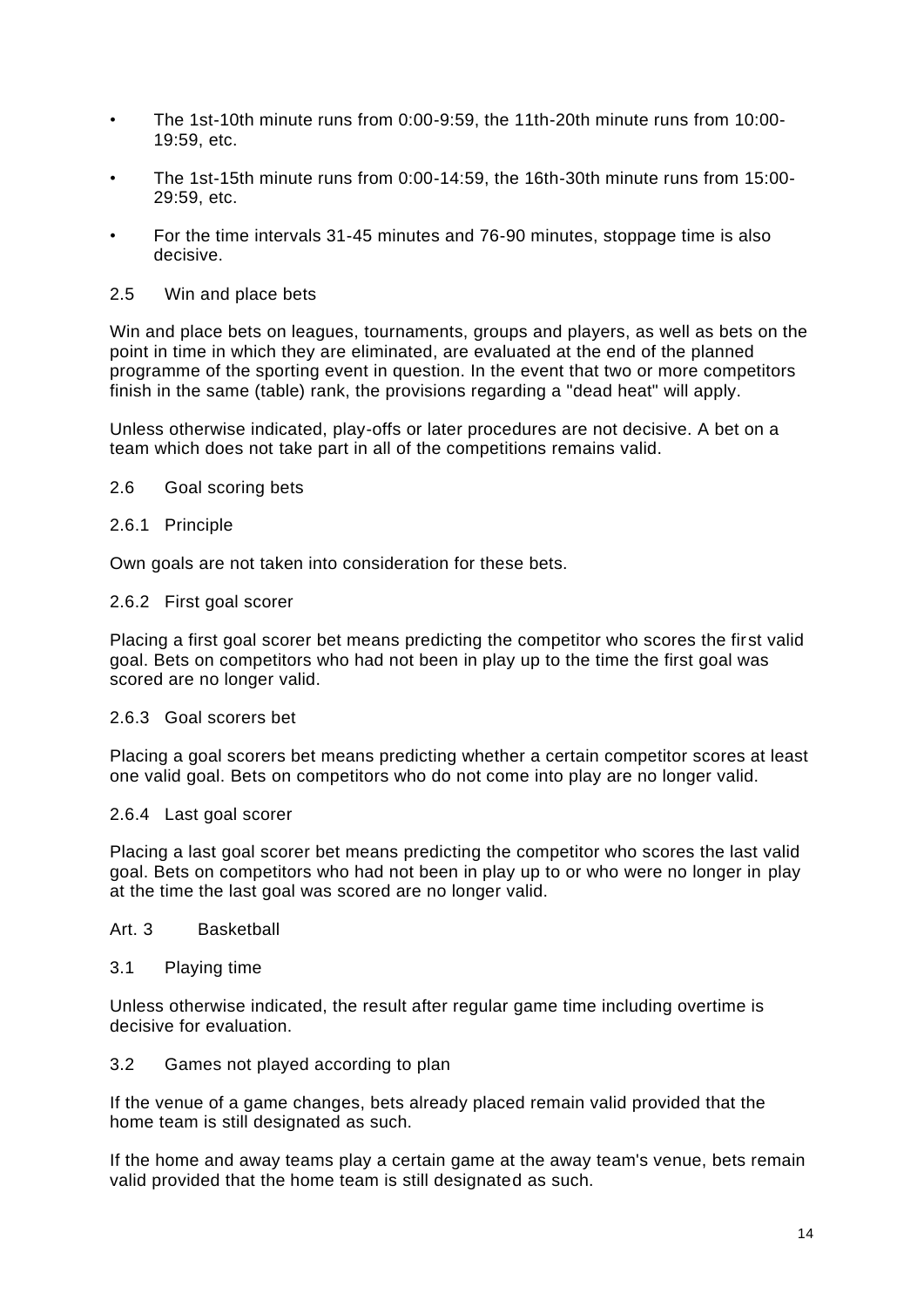# 3.3 Time interval bets and bets on part of a game

The first half comprises the 1st and 2nd quarter. The second half comprises the 3rd and 4th quarter.

For evaluating the bet, only the result in the corresponding time interval or part of the game (e.g. 2nd half, 1st quarter, etc.) is binding, not including any points achieved in the other parts of the game during regular playing time or overtime.

#### 3.4 European handicap bet

For evaluation purposes, the result after regular playing time not including overtime is decisive.

#### 3.5 Bets on half-time and full-time results

For predictions of the half-time and full-time results, the score after regular playing time not including overtime is decisive for evaluating the result.

3.6 Bets on the total number of points (over/under)

For predictions on whether the total number of points scored in a game is larger, smaller or the same as the predicted number of points, the result after regular playing time including overtime is decisive.

3.7 Bet on the range of total points

For predictions of the range in which the total number of points scored in a game will be at the end of the game, the result after regular playing time including overtime is decisive.

3.8 Bets on the quarter with the most points

For predictions about which quarter of the game will see the most points scored, the result after regular playing time not including overtime is decisive.

3.9 Bets on who scores a certain number of points first

For predictions about which competitor in a sporting event will first score the required number of points, the result after regular playing time not including overtime is decisive. The bet is no longer valid if no competitors score the corresponding number of points.

- Art. 4 Ice hockey
- 4.1 Games not played according to plan

If the venue of a game changes, bets already placed remain valid provided that the home team is still designated as such.

If the home and away teams play a certain game at the away team's venue, bets remain valid provided that the home team is still designated as such.

4.2 Betting offers including overtime

For betting offers "including overtime", the match outcome after overtime and any penalty shoot-outs is decisive for evaluating the bet.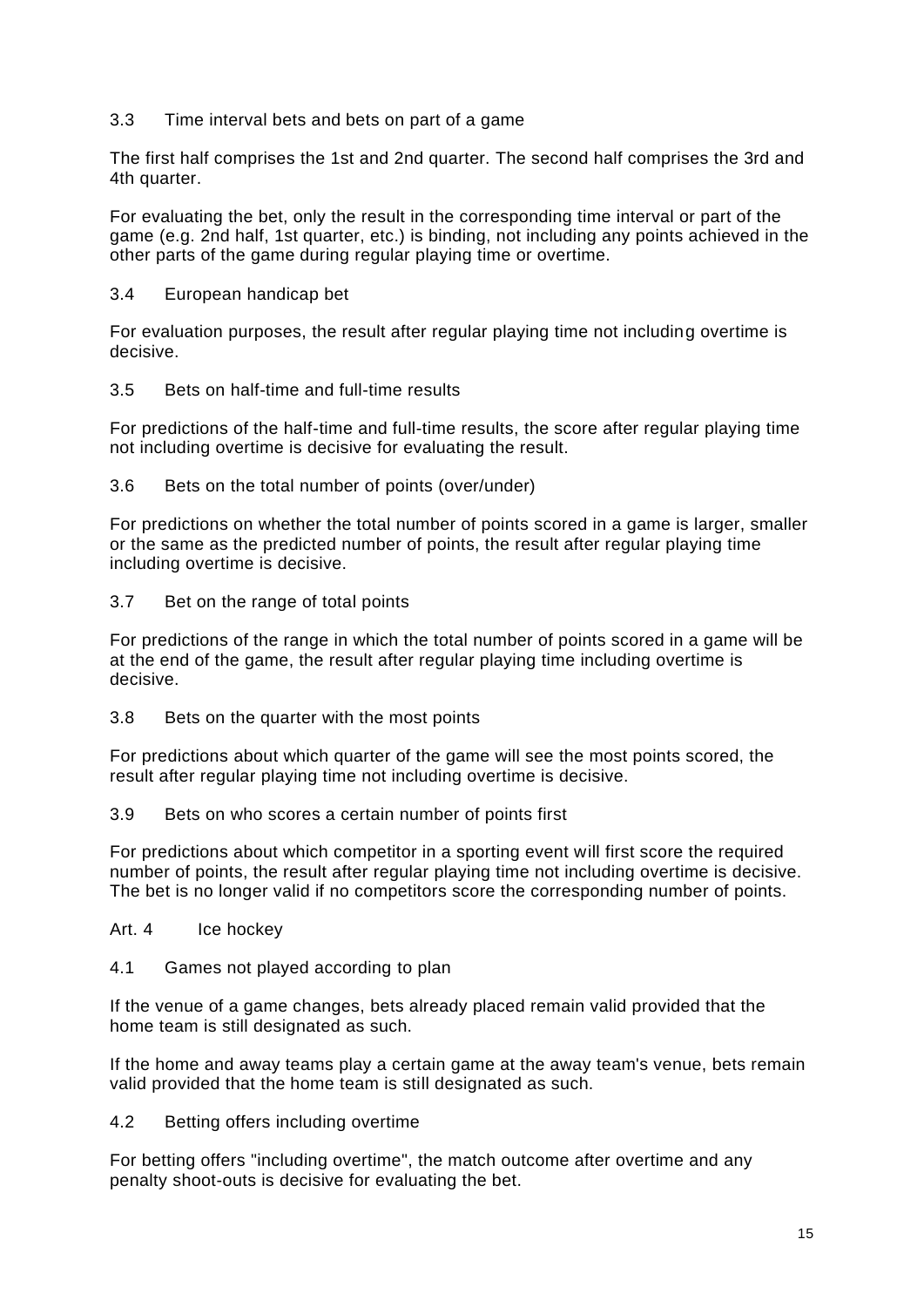#### Art. 5 Handball

If the venue of a game changes, bets already placed remain valid provided that the home team is still designated as such.

If the home and away teams play a certain game at the away team's venue, bets remain valid provided that the home team is still designated as such.

- Art. 6 American football
- 6.1 Playing time

Unless otherwise indicated, the result including overtime is decisive for all bets on the entire sporting event and for bets on the second half.

6.2 Games not played according to plan

If the venue of a game changes, bets already placed remain valid provided that the home team is still designated as such.

If the home team is subsequently designated the away team and vice versa, any bets placed on the game are no longer valid.

6.3 Bets on half-time and full-time results not including overtime

For these bets, the result after regular game time not including overtime is decisive for evaluation.

6.4 Bets on the quarter with the most points

For these bets, the result after regular game time not including overtime is decisive for evaluation.

6.5 Bets on an even or odd number of points

For predictions on whether the total number of points scored in a game is an even or odd number, the result after regular playing time not including overtime is decisive.

#### Art. 7 Beach soccer

If the venue of a game changes, bets already placed remain valid provided that the home team is still designated as such.

If the home and away teams play the game at the away team's venue, bets remain valid provided that the home team is still designated as such.

#### Art. 8 Rugby

If the venue is changed, all bets are no longer valid.

# Art. 9 Tennis

In the following cases of games not played according to plan, bets remain valid:

- Change to start time and/or day of the game
- Change to venue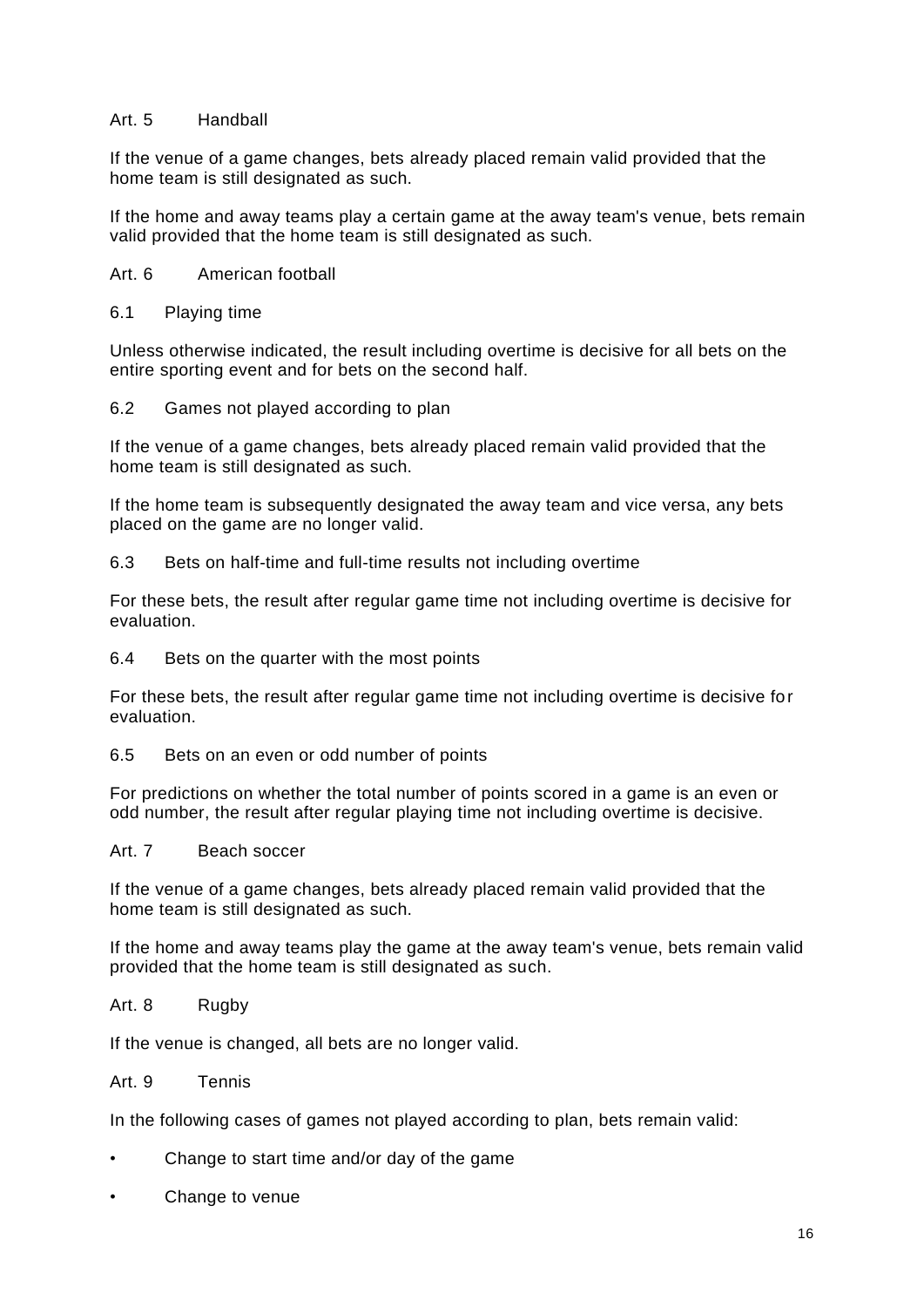- Change from an outdoor to an indoor venue or vice versa
- Change of surface (before or during the game)

Art. 10 Volleyball and beach volleyball

10.1 Definitive end of a game

Deciding sets are not decisive for evaluating the bet.

10.2 Games not played according to plan

If the venue of a game changes, bets already placed remain valid provided that the home team is still designated as such.

If the home and away teams play the game at the away team's venue, bets remain valid provided that the home team is still designated as such.

10.3 Betting on the winner of the 4th set

The bet is no longer valid if a 4th set is not played.

10.4 Betting on the winner of the 5th set

The bet is no longer valid if a 5th set is not played.

#### Art. 11 Curling

11.1 Definitive end of a game

Unless otherwise indicated, the result including extra ends is decisive for all bets.

11.2 Games not played according to plan

If the venue of a game changes, bets already placed remain valid provided that the home team is still designated as such.

If the home and away teams play the game at the away team's venue, bets remain valid provided that the home team is still designated as such.

#### Art. 12 Cycling

Bets placed on competitors who do not cross the starting line of the race are no longer valid.

# Art. 13 Motorsport

#### 13.1 Competitors

The racing drivers listed in the organizer's official starting list are counted as competitors.

#### 13.2 Race stoppage

If a race is stopped, all bets are no longer valid, provided that the association does not release any official results.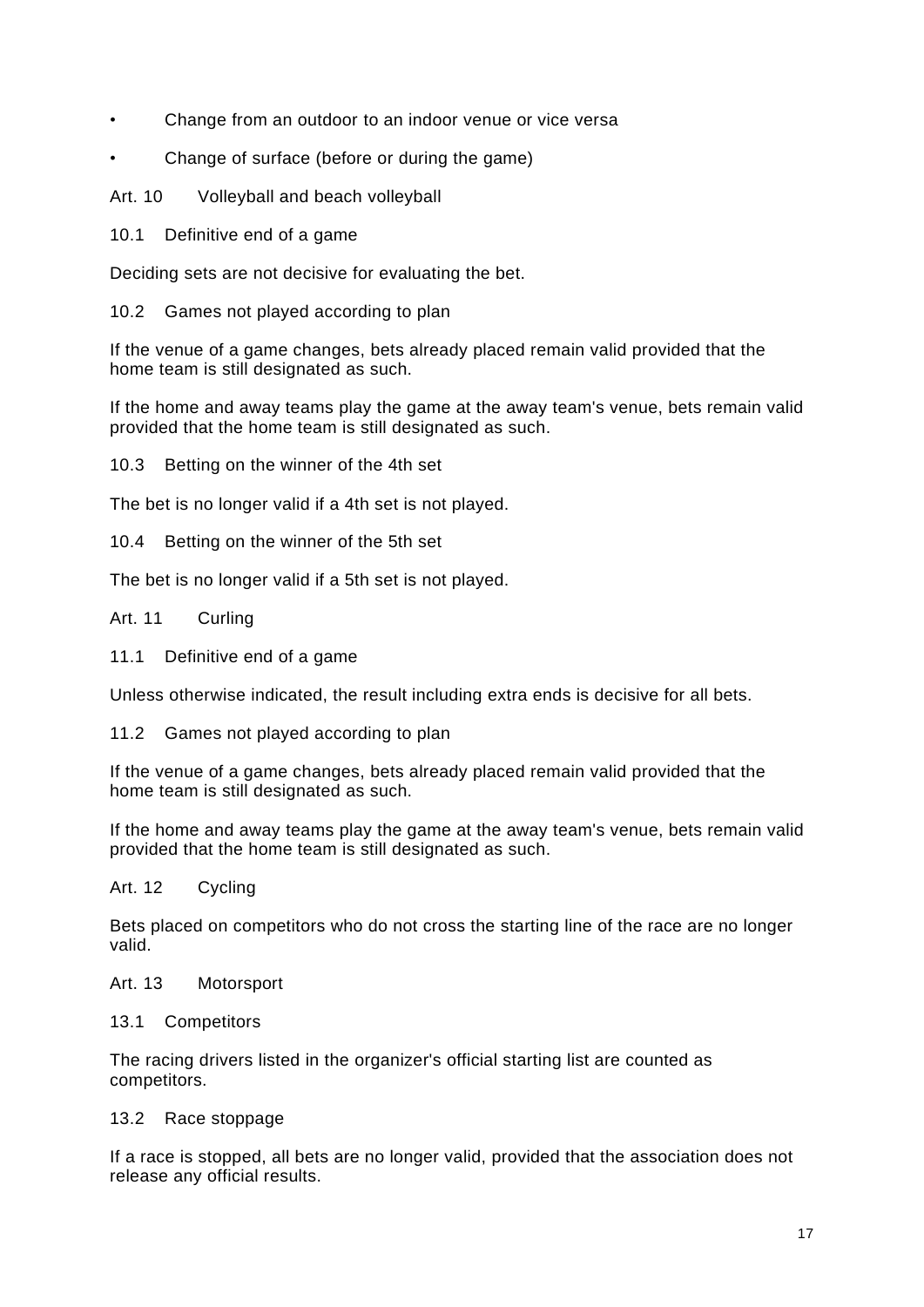# 13.3 Head-to-head bets

Both competitors must start the race for a head-to-head bet to remain valid.

If neither of the two competitors finish the race, the driver who finished in the better position is decisive.

If both drivers completed the same number of laps, but did not finish the race, the bet is no longer valid.

Art. 14 Golf

14.1 Void bets

In the case of head-to-head and head-to-head-to-head bets without odds for a draw, bets are no longer valid in the event of a draw.

#### 14.2 Termination of a round

If a round is terminated, a bet on this round is no longer valid.

#### 14.3 Groups not played according to plan

In the event that a competitor does not compete, head-to-head and head-to-head-tohead bets are no longer valid.

#### 14.4 Head-to-head bets

This bet involves predicting which of the two competitors in the round listed requires the lower number of strokes.

#### 14.5 Head-to-head-to-head bets

This bet involves predicting which of the three competitors in the round listed requires the lowest number of strokes.

If, out of three competitors (head-to-head-to-head bet in golf), at least two competitors achieve the same result and win, the bet is no longer valid.

#### 14.6 Win and place bets

For win and place bets, the player who wins the trophy is decisive. Play-off results are taken into consideration.

If, for whatever reason (e.g. bad weather conditions), fewer holes are played in a tournament than planned, the competitor who is awarded the trophy is decisive – provided that 36 holes were played in the tournament – for win and place bets (except the "Leader after round 1" bet) which were placed before conclusion of the last complete round.

#### 14.7 Group bets

The competitor in the group who has the best position at the end of the tournament is the winner. The rules regarding a dead heat shall be applied provided that the winner is not decided in a play-off.

If only one of the competitors in a group starts, the bet is no longer valid.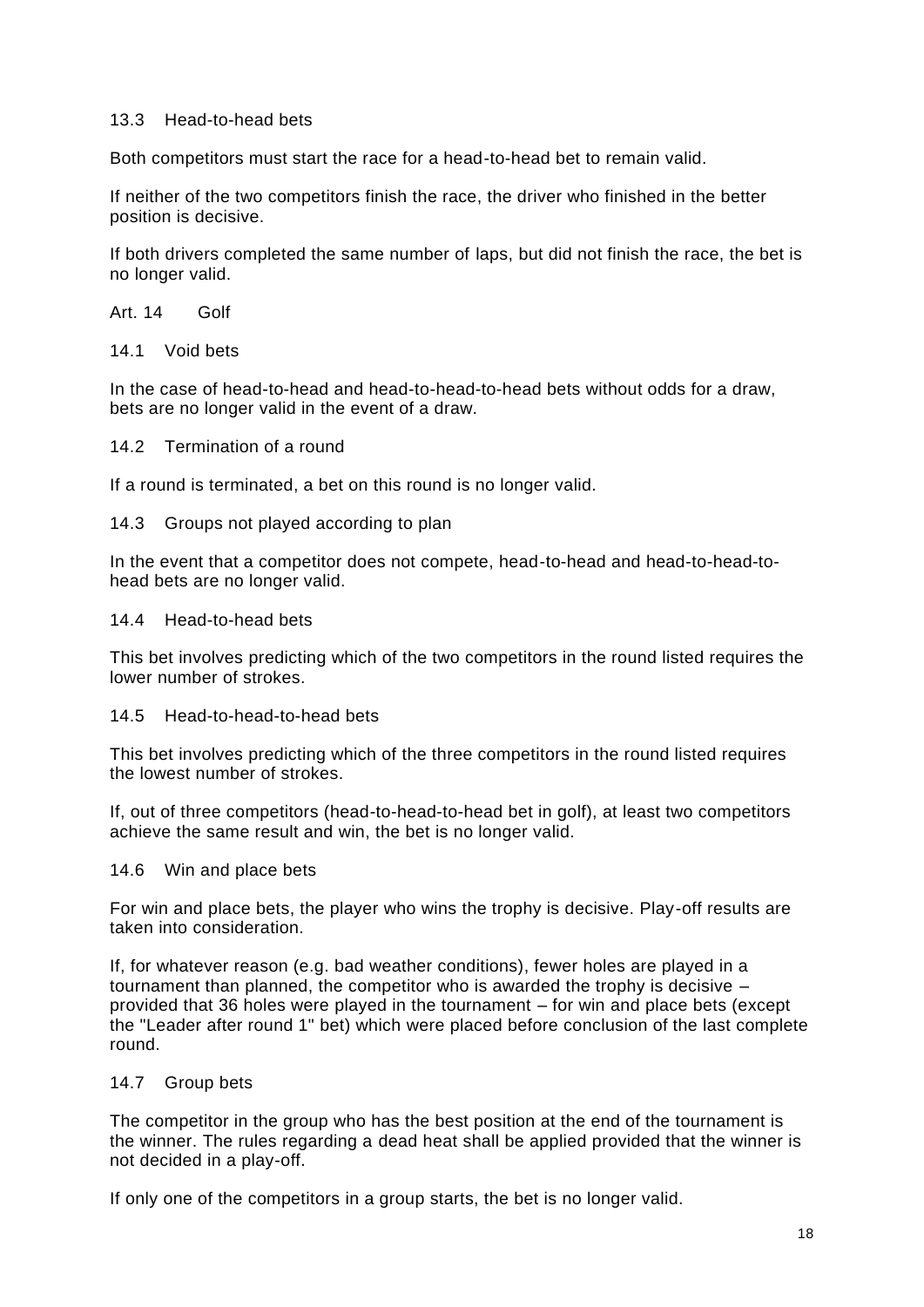#### 14.8 Bet on the final placement of a specific competitor

If several players are in the same place, the shared place counts. If, for example, 4 other players are in 7th place, 7th place counts as their final placement.

14.9 Bet on the leader after a specific round (e.g. winner of the first round)

The tournament ranking at the end of the corresponding round is decisive for evaluation. The rules regarding a dead heat shall apply.

14.10 Tournament top 4/top 5/top 6/top 10/top 20 final placement

In this placement bet the rules regarding a dead heat shall apply.

#### 14.11 Major tournaments

The 4 majors are the US Open, the US Masters, the US PGA and the British Open.

Art. 15 Winter sports

15.1 Competitors

The competitors listed in the organizer's official starting list are deemed to be competitors.

15.2 Cancellation or postponement of an event

Bets on a sporting event which is cancelled or postponed are void provided that the sporting event does not start within 48 hours of the planned start time or the sporting event is part of a tournament (e.g. the Winter Olympics) and is rescheduled within the official duration of the tournament.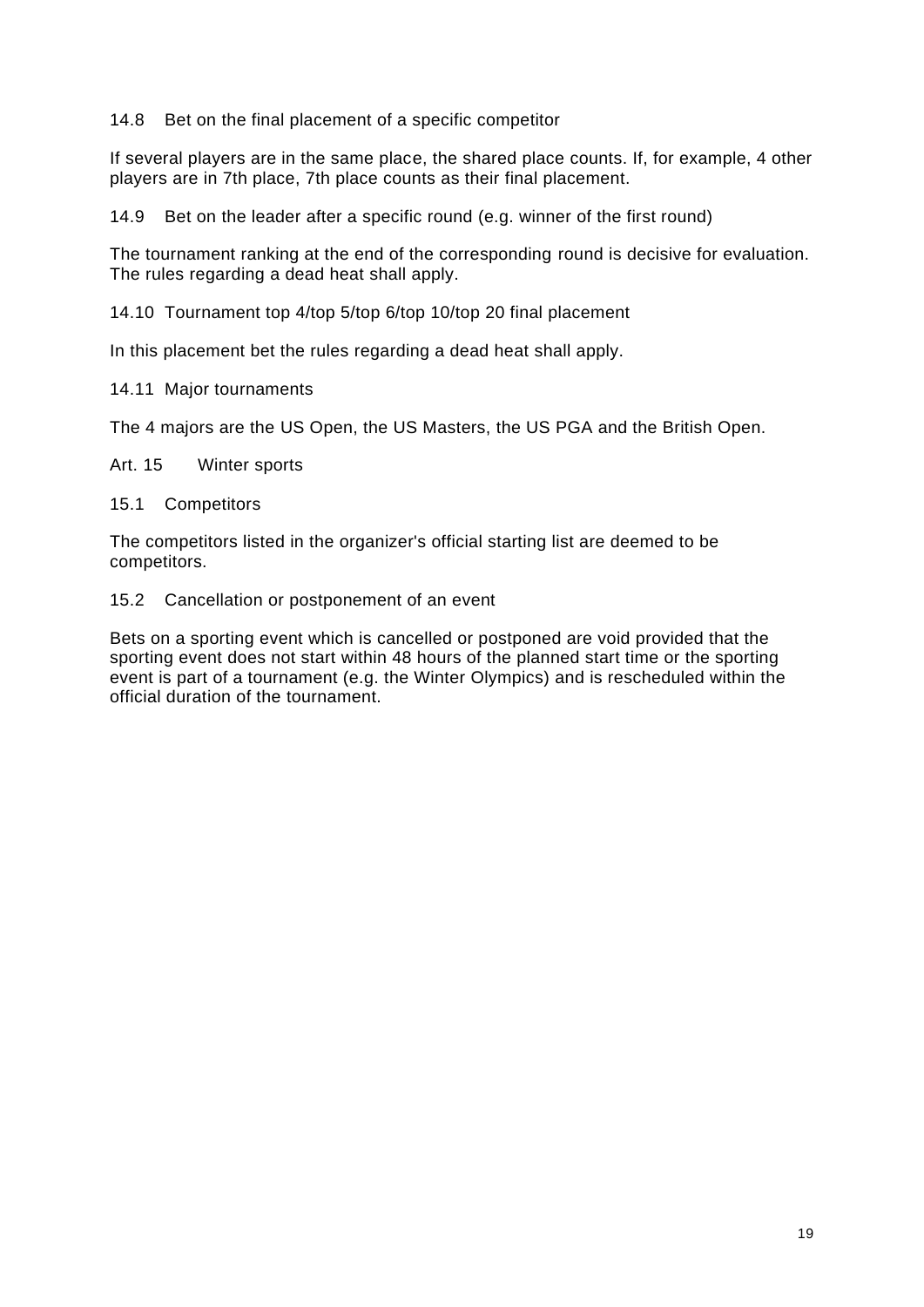# <span id="page-20-0"></span>*Annex II: Additional sport-specific Terms of Participation for live bets*

Art. 1 General provisions

#### 1.1 Validity

These "Additional sport-specific Terms of Participation for live bets" supplement the Sporttip Rules of Play and Terms of Participation and take precedence over them.

#### Art. 2 Football

#### 2.1 Playing time

All bets (except for half-time bets and bets on events in the first half and/or during extra time or penalty shoot-outs) always apply to regular playing time (including stoppage time, not including extra time and/or penalty shoot-outs), unless another playing time (e.g. "incl. extra time") is explicitly given.

2.2 Games not played according to plan

In the event of games not played according to plan, the following rules apply:

• Where the team details listed in an official game plan deviate from those published by Swisslos, Swisslos reserves the right to declare the related bets void (e.g. team designations such as "substitute team", "amateurs" or "women" etc.)

If a game is suspended but continues within 48 hours of the planned start time, all open bets remain valid and are evaluated based on the official final result. Otherwise, all open bets are no longer valid.

#### 2.3 Bet evaluation

Swisslos reserves the right to declare affected bets void if at least one of the following occurs:

- The betting offer is not blocked and changed and/or reopened in time in the event of goals, yellow/red cards or penalty shoot-outs, without the goals, yellow/red cards or penalty shoot-outs being taken into consideration
- The betting offer is released with the wrong playing time (more than 5 minutes deviation from the actual playing time at the time of the offer)
- The betting offer is released on the basis of an incorrect final score
- 2.4 Time interval bets / Bets on specific, decisive moments in time

For bets on time intervals or specific, decisive moments in time, the following rules apply for determining the relevant moments in time:

- The decisive factor is the time specified in the TV broadcast of the game in question. If this is not available, the time on the match clock in the stadium is decisive.
- For goal bets, the time at which the ball has completely crossed the goal line is decisive.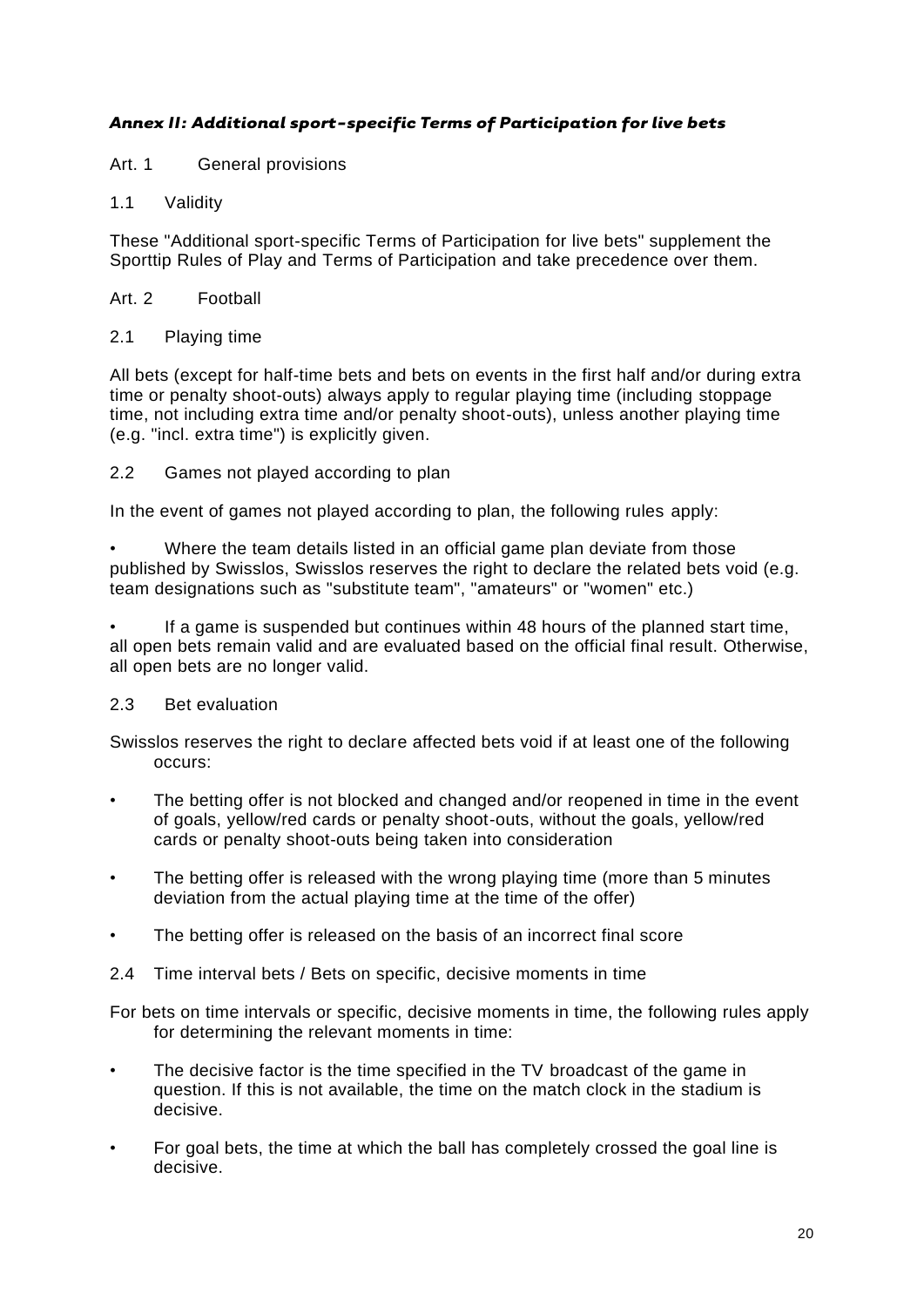- For penalty shoot-out bets, the time of the referee decision is final, and not the time at which the penalties are taken. The same applies to decisions which are made with the help of the video assistant referee.
- Penalties which are awarded by the referee but which are not taken are not taken into consideration when evaluating a bet.
- 2.5 Goal scoring bets
- 2.5.1 Principle

Own goals are not taken into consideration for these bets.

#### 2.5.2 Goal scorers bets

All players who took part in a game are counted as participants, even if they had not yet played or were no longer playing in a game at the time of a goal.

All players participating in a game at the time of release of the betting offer are listed as participants. If, in exceptional cases, a player who was not listed scores a goal, then all other players are evaluated as participants.

All bets on goal scorers are evaluated based on the official statistics available at the time of the goal (TV images, press statistics). If there are any doubts about the veracity of these images or statistics, Swisslos reserves the right to suspend the betting evaluation until official results have been made available by the result data provider.

#### Art. 3 Basketball

#### 3.1 Playing time

Unless otherwise indicated, the result after regular game time excluding overtime is decisive for evaluation.

3.2 Games not played according to plan

In the event of games not played according to plan, the following rules apply:

- Where the team details listed in an official game plan deviate from those published by Swisslos, Swisslos reserves the right to declare the related bets void (e.g. team designations such as "substitute team", "amateurs" or "women" etc.)
- If a game is suspended but continues within 48 hours of the planned start time, all open bets remain valid and are evaluated based on the official final result. Otherwise, all open bets are no longer valid.

#### 3.3 Bet evaluation

Swisslos reserves the right to declare affected bets void if at least one of the following occurs:

- The betting offer is released with the wrong playing time (more than 2 minutes deviation from the actual playing time at the time of the offer)
- The betting offer is released on the basis of an incorrect final score
- 3.4 Points bets (which team scores the xth point / which team scores x points first)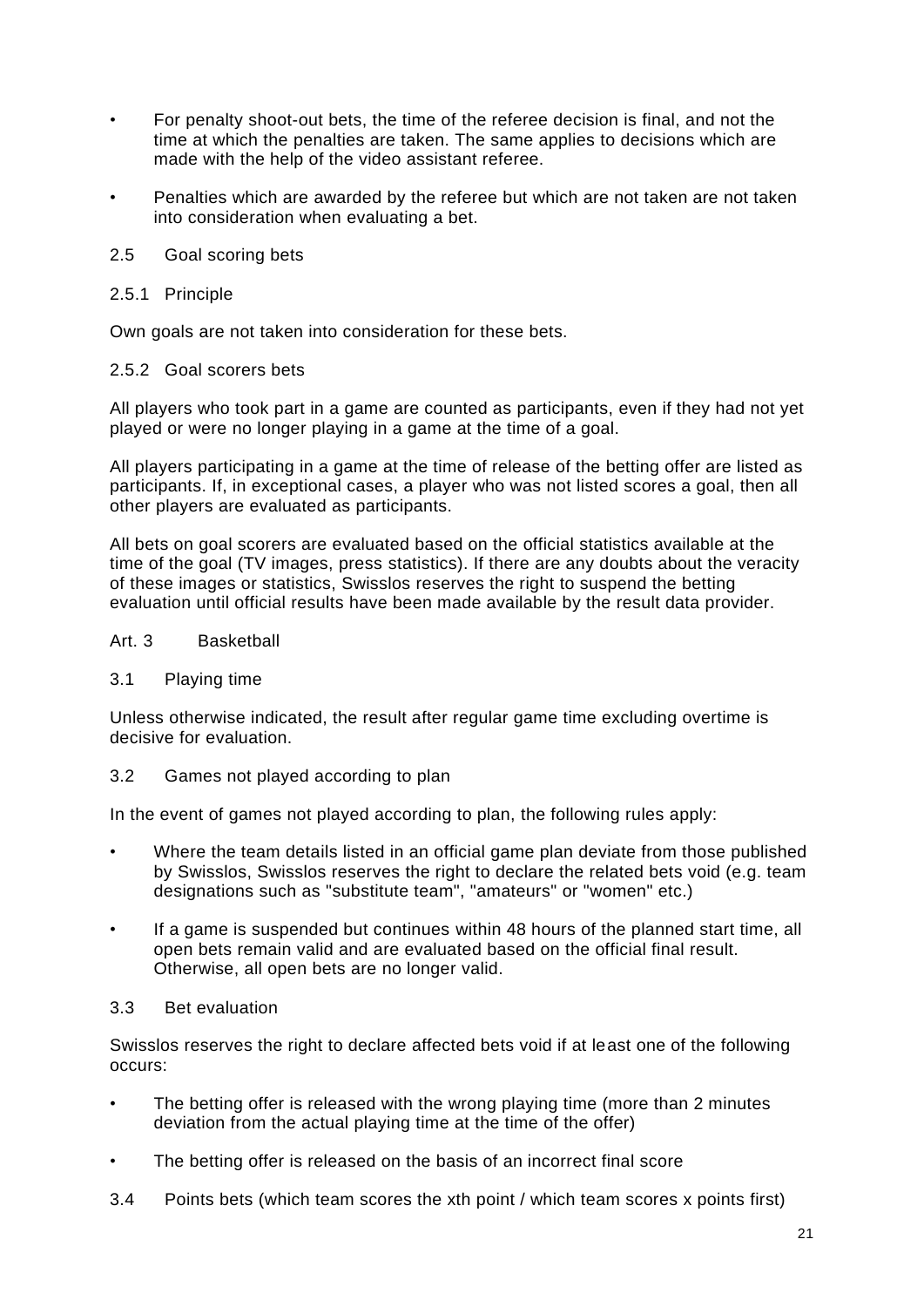If the game ends before the xth point is scored, all bets on this point and/or this point range are no longer valid.

# 3.5 Bets on overtime (will the game run into overtime?)

Whenever a game ends in a draw after regular playing time, the game is considered to have run into overtime even if this is not actually played by the participants.

If the game does not end in a draw after regular playing time, any overtime for decisionmaking purposes (qualification) will not be taken into consideration for the bet evaluation. In this case, the result after the official playing time is decisive.

#### Art. 4 Ice hockey

#### 4.1 Playing time

All bets (except for bets on thirds and bets on events during overtime or penalty shootouts) always apply to regular playing time, not including overtime and/or penalty shootouts, unless another playing time (e.g. "incl. overtime") is explicitly given.

# 4.2 Games not played according to plan

In the event of games not played according to plan, the following rules apply:

- Where the team details listed in an official game plan deviate from those published by Swisslos, Swisslos reserves the right to declare the related bets void (e.g. team designations such as "substitute team", "amateurs" or "women" etc.)
- If a game is suspended but continues within 48 hours of the planned start time, all open bets remain valid and are evaluated based on the official final result. Otherwise, all open bets are no longer valid.

# 4.3 Bet evaluation

Swisslos reserves the right to declare affected bets void if at least one of the following occurs:

- The betting offer is not blocked and changed and/or reopened in time in the event of goals or penalty cards, without the goals or penalty cards being taken into consideration
- The betting offer is released with the wrong playing time (more than 2 minutes deviation from the actual playing time at the time of the offer)
- The betting offer is released on the basis of an incorrect final score
- 4.4 Number of goals for betting offers incl. penalty shoot-outs

If a game is decided by a penalty shoot-out, the winning team is awarded an additional goal which is included in the betting evaluation. The number of actual goals scored in the penalty shoot-out is not taken into consideration.

4.5 Goal scoring bets / Points bets for individual players

All players who are listed in the betting offer are counted as participants, even if they had not yet played or were no longer playing in a game at the time of a goal. If, in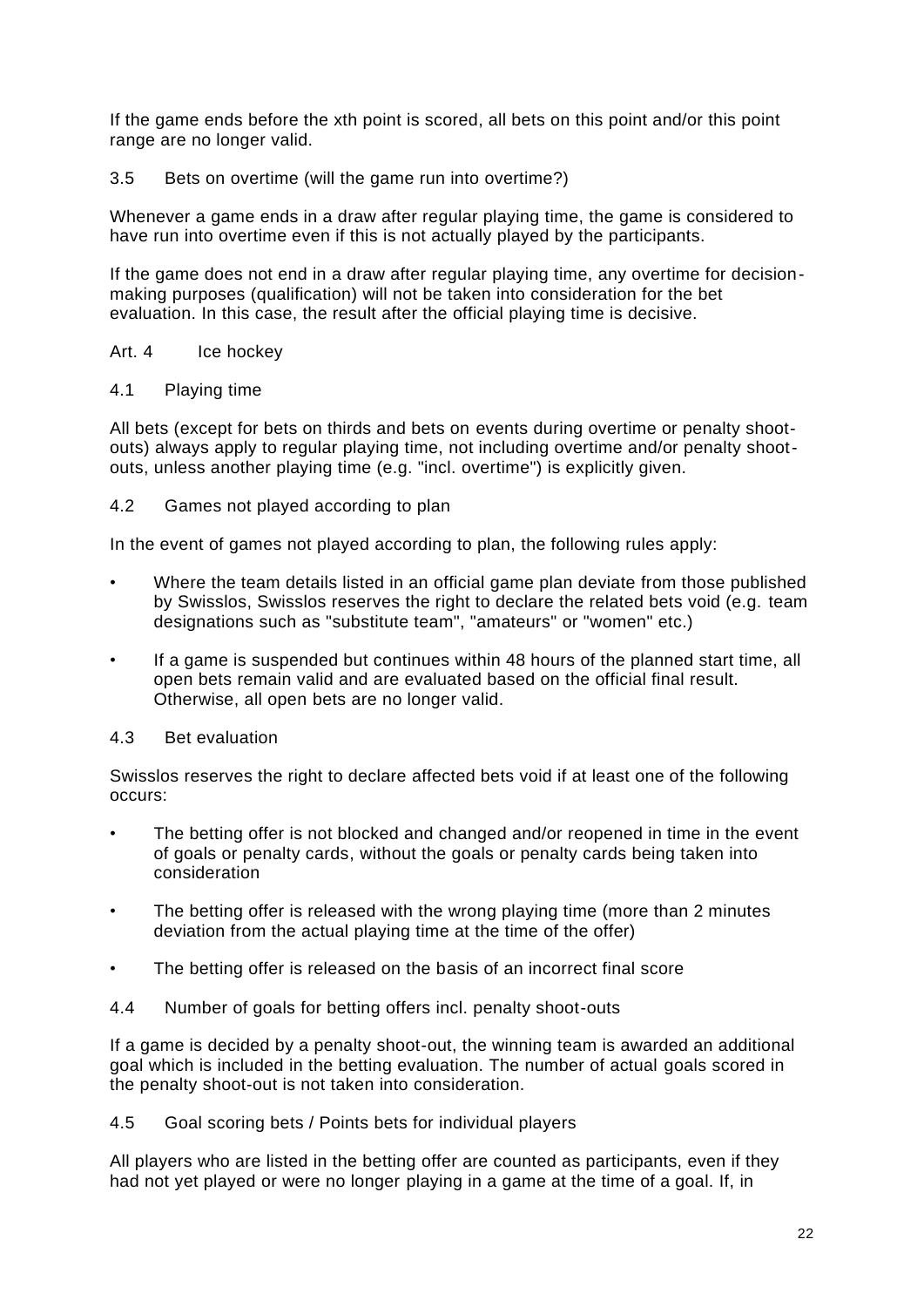exceptional cases, a player who was not listed scores a goal, then all listed players are evaluated as participants.

Only goals and/or points during regular playing time, not including overtime or penalty shoot-outs, are taken into consideration. If the game ends on a 0:0 draw after regular playing time, all bets are deemed forfeited.

All bets on goal scorers are evaluated based on the official statistics available at the time of the goal (TV images, press statistics). If there are any doubts about the veracity of these images or statistics, Swisslos reserves the right to suspend the betting evaluation until official results have been made available by the result data provider.

# Art. 5 Handball

#### 5.1 Playing time

Unless otherwise indicated, the result after regular game time excluding overtime is decisive for evaluation.

#### 5.2 Games not played according to plan

In the event of games not played according to plan, the following rules apply:

- Where the team details listed in an official game plan deviate from those published by Swisslos, Swisslos reserves the right to declare the related bets void (e.g. team designations such as "substitute team", "amateurs" or "women" etc.)
- If a game is suspended but continues within 48 hours of the planned start time, all open bets remain valid and are evaluated based on the official final result. Otherwise, all open bets are no longer valid.

#### 5.3 Bet evaluation

Swisslos reserves the right to declare affected bets void if at least one of the following occurs:

- The betting offer is released with the wrong playing time (more than 3 minutes deviation from the actual playing time at the time of the offer)
- The betting offer is released on the basis of an incorrect final score
- 5.4 Goal bets (which team scores the xth goal / which team scores x goals first)

If the game ends before the xth goal is scored, all bets on this goal and/or this goal range are no longer valid.

If the game ends in a 7-metre throw before the xth goal is scored, all bets on this goal and/or this goal range are no longer valid.

#### Art. 6 American football

#### 6.1 Playing time

Unless otherwise indicated, the result after regular game time excluding overtime is decisive for evaluation.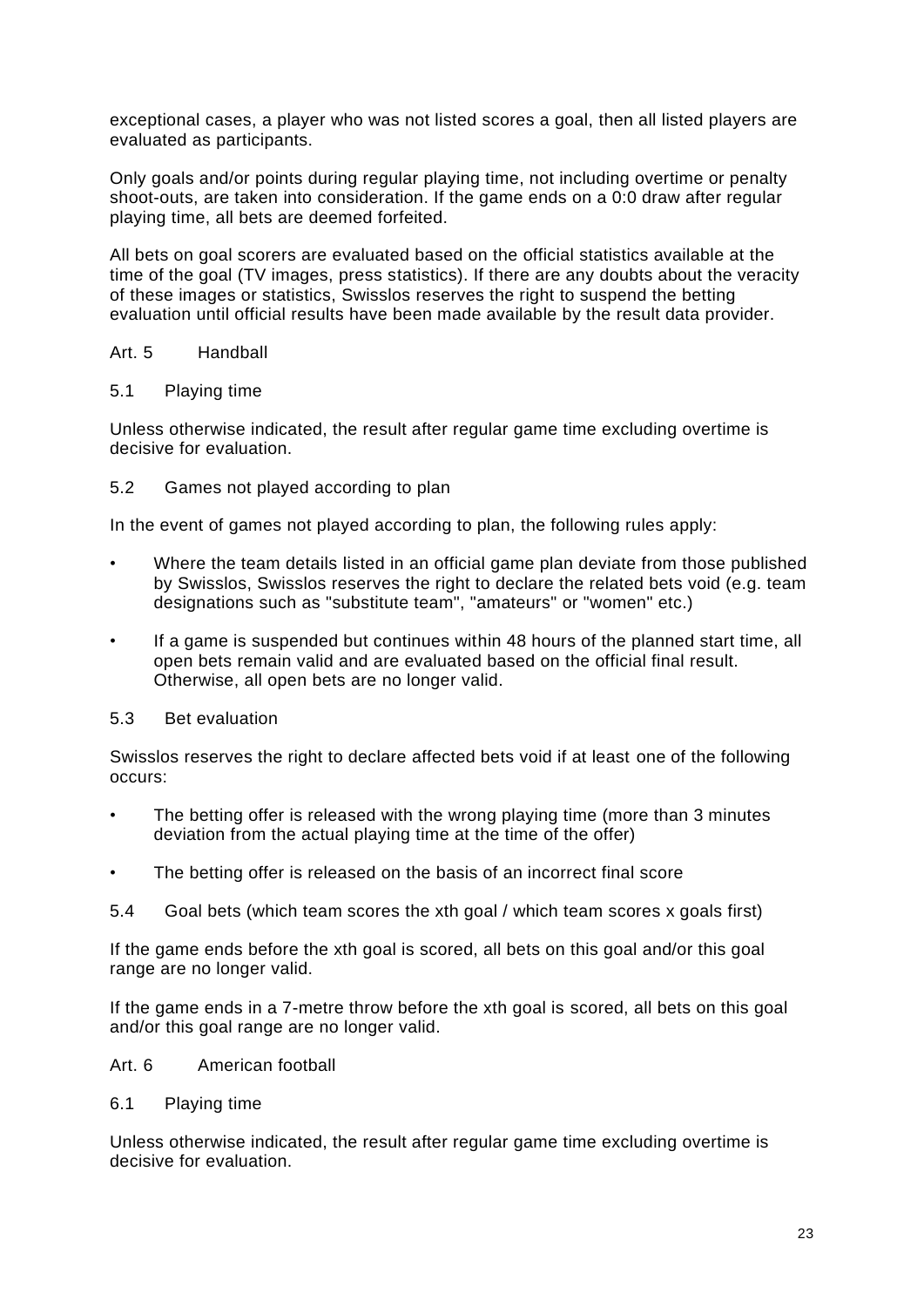# 6.2 Games not played according to plan

In the event of games not played according to plan, the following rules apply:

- Where the team details listed in an official game plan deviate from those published by Swisslos, Swisslos reserves the right to declare the related bets void (e.g. team designations such as "substitute team", "amateurs" or "women" etc.).
- If a game is suspended but continues within the same NFL round (NFL Weekly Schedule, from Thursday to Wednesday each week, local stadium time) after the planned start time, all open bets remain valid and are evaluated based on the official final result. Otherwise, all open bets are no longer valid.

#### 6.3 Bet evaluation

Swisslos reserves the right to declare affected bets void if at least one of the following occurs:

- The betting offer is released with the wrong playing time (more than 90 seconds deviation from the actual playing time at the time of the offer)
- The betting offer is released on the basis of an incorrect final score
- 6.4 Touchdown bets for individual players (which player scores the next touchdown)

All players who are listed in the betting offer are counted as participants, even if they had not yet played or were no longer playing in a game at the time of a touchdown.

If no next touchdown is scored, all bets on the next touchdown are no longer valid.

For evaluation purposes, players who are not listed in the betting offer are considered "other home team players" or "other away team players". This does not apply to players who are listed without any active odds in the betting offer.

Players on defensive or special teams are considered "defensive/special home team" or "defensive/special away team" for evaluation purposes. This also applies if such a player is listed by name in the betting offer.

All bets on touchdowns are evaluated based on the official statistics available at the time of the touchdown (TV images, press statistics). If there are any doubts about the veracity of these images or statistics, Swisslos reserves the right to suspend the betting evaluation until official results have been made available by the result data provider.

#### Art. 7 Rugby

#### 7.1 Playing time

All bets (except for half-time bets and bets on events in the first half and/or during extra time or penalty shoot-outs) always apply to regular playing time (including stoppage time, not including extra time and/or penalty shoot-outs), unless another playing time (e.g. "incl. extra time") is explicitly given.

7.2 Games not played according to plan

In the event of games not played according to plan, the following rules apply: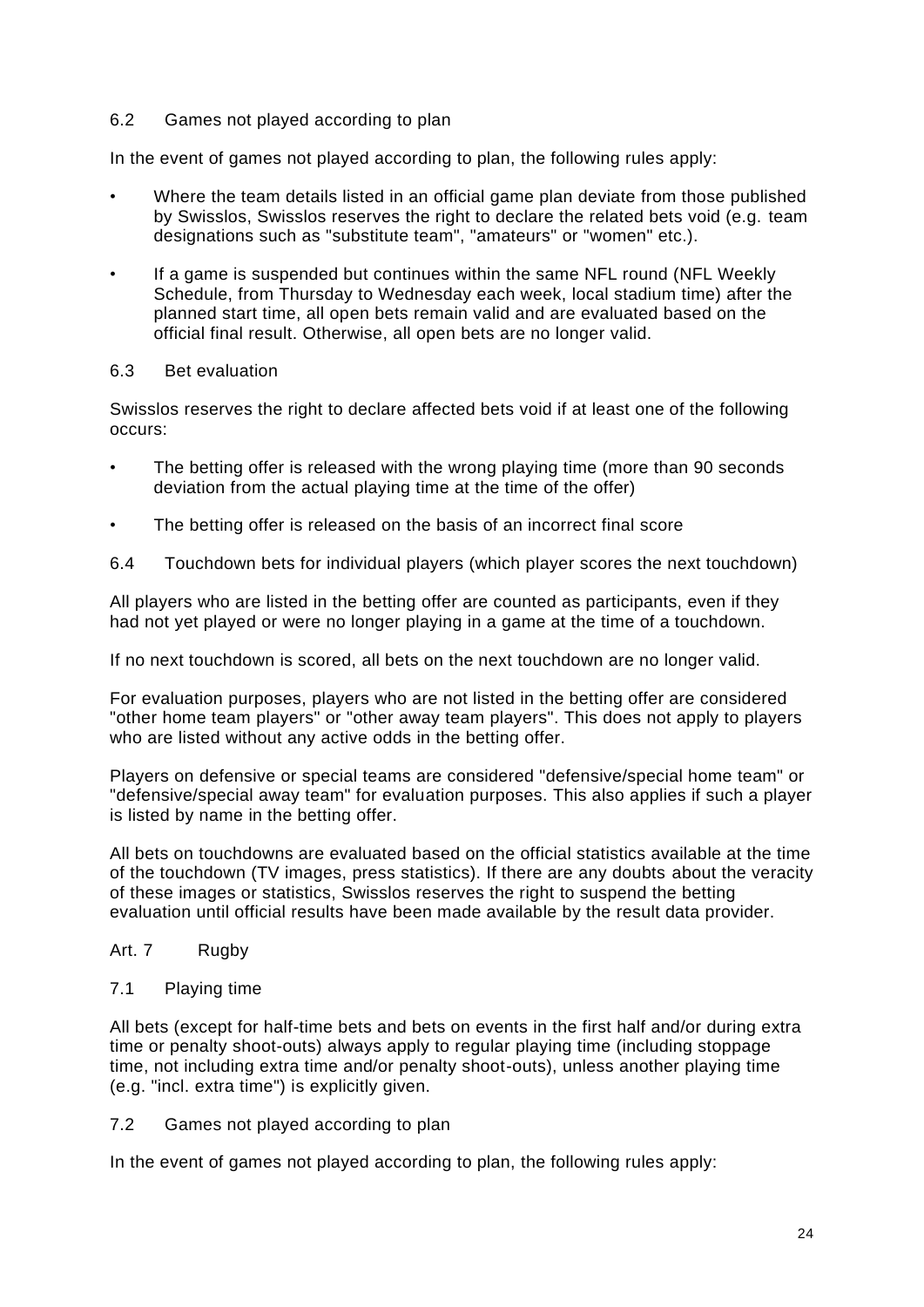- Where the team details listed in an official game plan deviate from those published by Swisslos, Swisslos reserves the right to declare the related bets void (e.g. team designations such as "substitute team", "amateurs" or "women" etc.)
- If a game is suspended but continues within 48 hours of the planned start time, all open bets remain valid and are evaluated based on the official final result. Otherwise, all open bets are no longer valid.

# 7.3 Bet evaluation

Swisslos reserves the right to declare affected bets void if at least one of the following occurs:

- The betting offer is not blocked and changed and/or reopened in time in the event of goals or red cards, without the goals or red cards being taken into consideration
- The betting offer is released with the wrong playing time (more than 2 minutes deviation from the actual playing time at the time of the offer)
- The betting offer is released on the basis of an incorrect final score

# Art. 8 Tennis

8.1 Matches not played according to plan

In the event of matches not played according to plan, the following rules apply:

- Where the player or team details listed in an official game plan deviate from those published by Swisslos, Swisslos reserves the right to declare the related bets void.
- If a match is suspended (rain, darkness, etc.), all bets which have not been resolved up to this point in time remain valid until the match resumes.
- In the event that a player gives up (walkover), all bets which have not been resolved up to this point in time are no longer valid.

#### 8.2 Bet evaluation

Swisslos reserves the right to declare affected bets void if the betting offer is released on the basis of an incorrect final score.

If a match tiebreak is used to decide a match, this match tiebreak is counted as the third set of the match.

Each tiebreak or match tiebreak is counted as one game.

#### 8.3 Point penalties

If the umpire awards point penalties, all bets on the affected game remain valid.

8.4 Points and game bets

If the match ends before the definitive number of points/games is reached, all bets on this point and/or this game are no longer valid.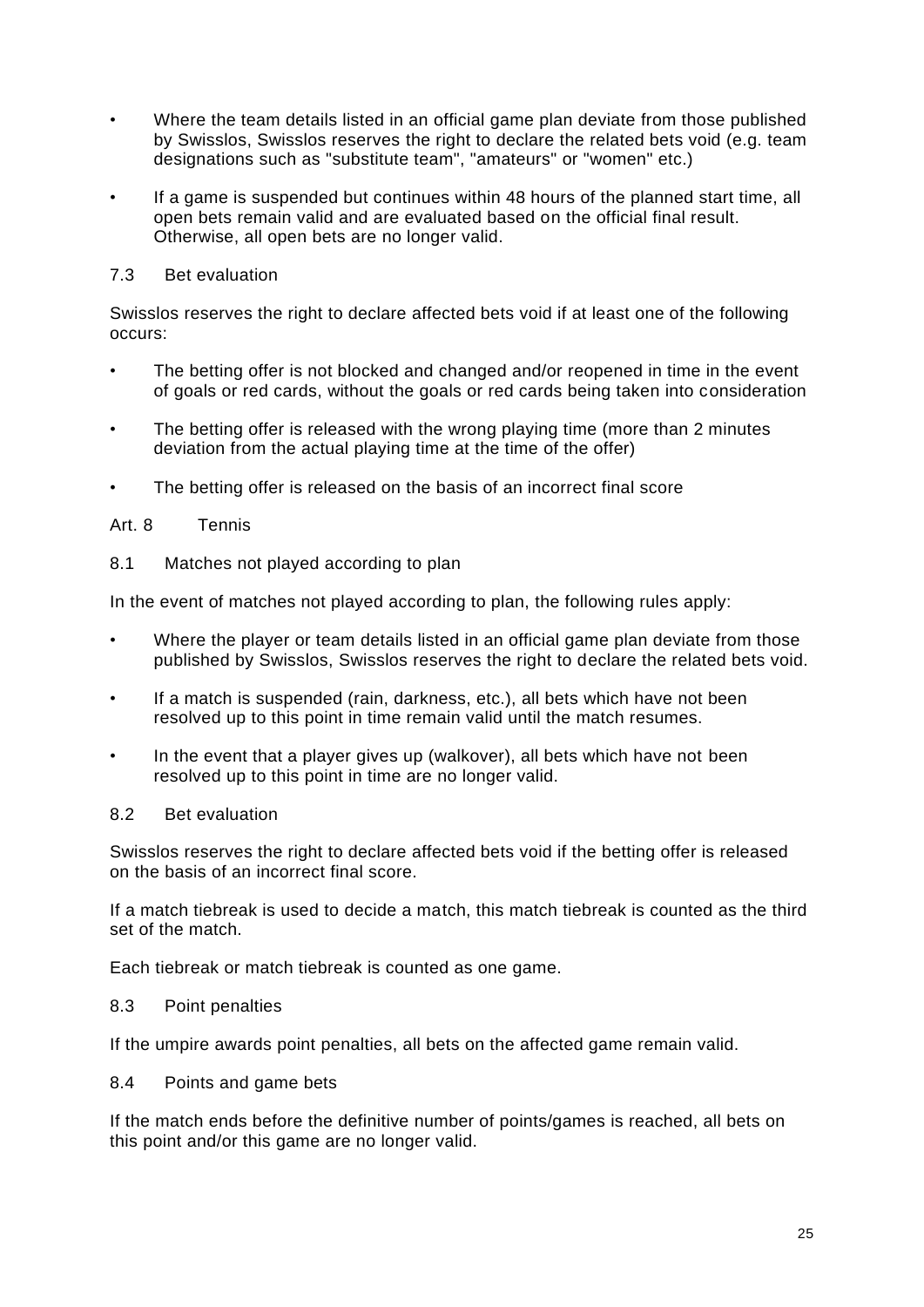# Art. 9 Volleyball and beach volleyball

#### 9.1 Definitive end of a game

Deciding sets are not decisive for evaluating the bet.

#### 9.2 Games not played according to plan

In the event of games not played according to plan, the following rules apply:

- Where the team details listed in an official game plan deviate from those published by Swisslos, Swisslos reserves the right to declare the related bets void (e.g. team designations such as "substitute team", "amateurs" or "women" etc.)
- If a game is suspended but continues within 48 hours of the planned start time, all open bets remain valid and are evaluated based on the official final result. Otherwise, all open bets are no longer valid.

#### 9.3 Bet evaluation

Swisslos reserves the right to declare affected bets void if the betting offer is released on the basis of an incorrect final score.

#### 9.4 Point deductions

Official point deductions are taken into consideration for evaluating all bets which have not been resolved up to this point in time. Bets which have already been resolved and evaluated are not affected by any point deductions.

9.5 Points bets (which team scores the xth point / which team scores x points first)

If the game ends before the xth point is scored, all bets on this point and/or this point range are no longer valid.

#### Art. 10 Baseball

#### 10.1 Definitive end of a game

Unless otherwise indicated, in baseball the result after 9 innings is definitive. Any extra innings are not decisive for evaluating the bet.

#### 10.2 Terminology

Some betting terms do not necessarily match conventional baseball terminology. The following terms are used instead:

Third / period / part of a game: inning

Overtime: extra inning

Points: runs

Half-time: result after the ninth half-inning.

10.3 Games not played according to plan

In the event of games not played according to plan, the following rules apply: